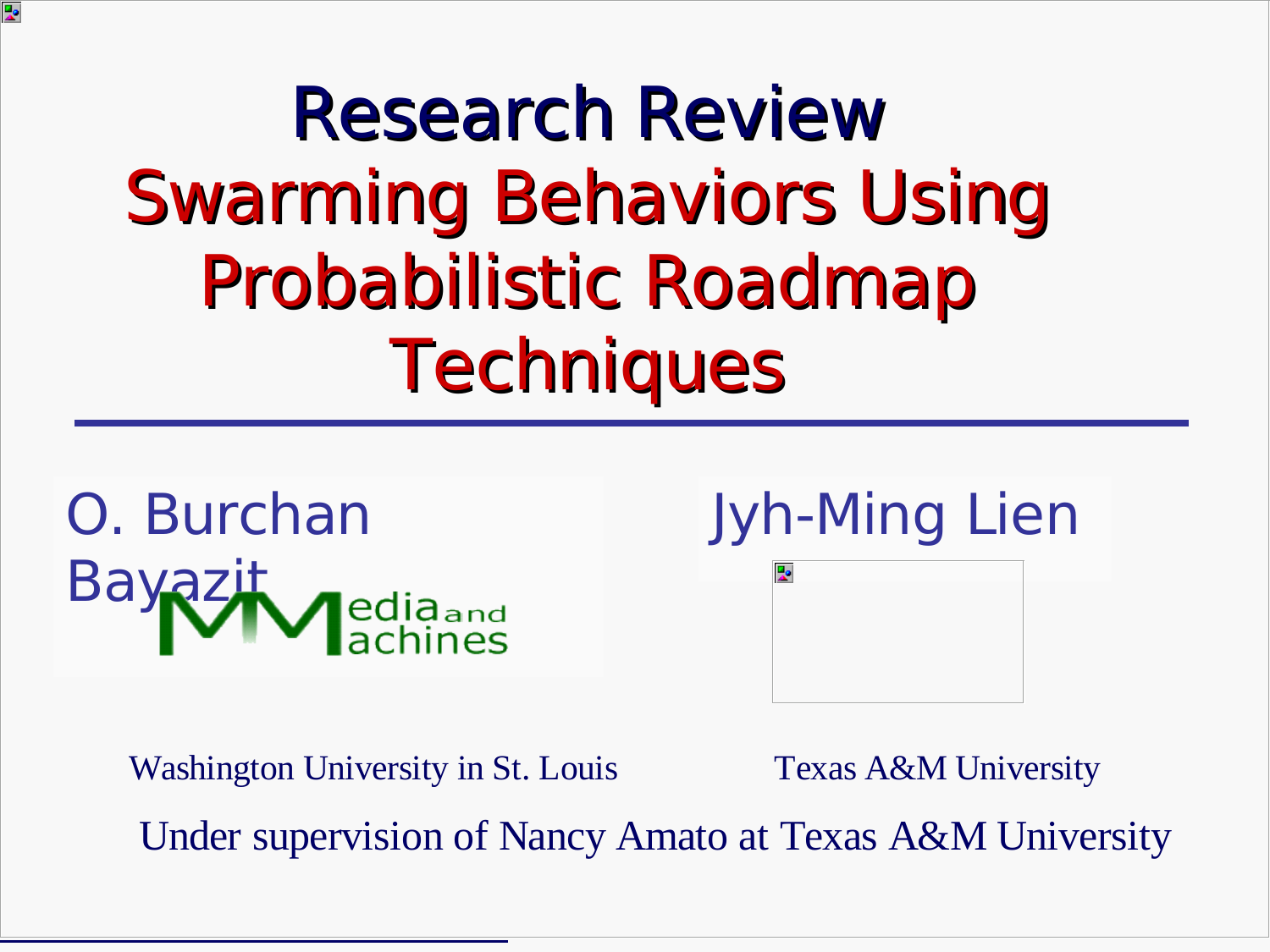### Swarming Behaviors Flocking System [PG'02, ALife'02, WAFR'02,

### ICRA'04]

### ● **What is a flocking system?**

- System simulating behaviors of groups of objects (e.g. a school of fish, crowds…)
- flock formation is selfish

### ● **Applications**

- Computer graphics, VR, games
- Robotics
- Biological/ecological simulation

| Þ | <mark>Д</mark> е |
|---|------------------|
|   |                  |
|   |                  |
|   |                  |
|   |                  |
|   |                  |

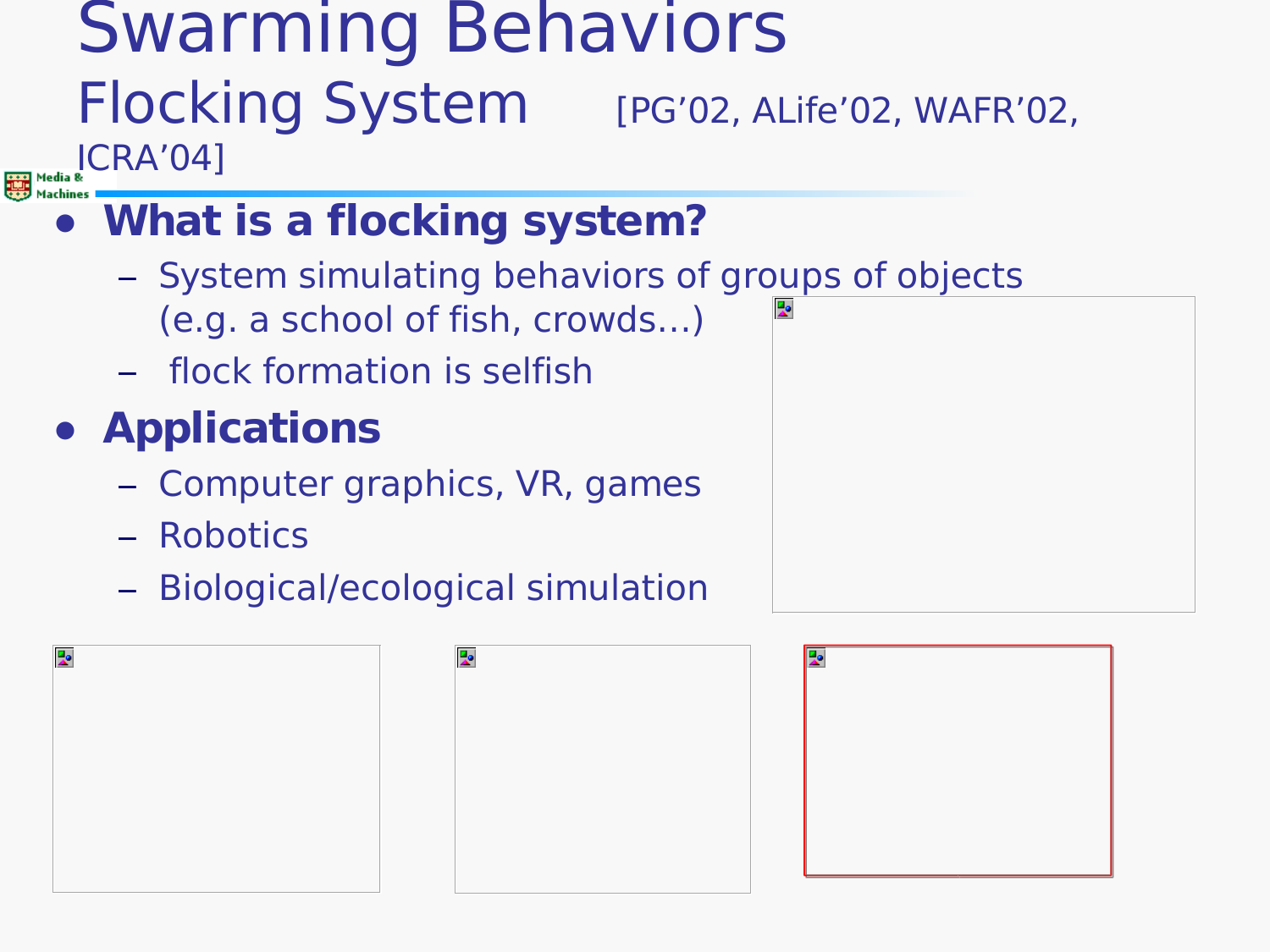(Reynolds'84)

- Boid: Individual Member of the flock
- Local Information
	- No central control system **(individual-based model)**
- 3 simple Rules





**Separation Cohesion Alignment**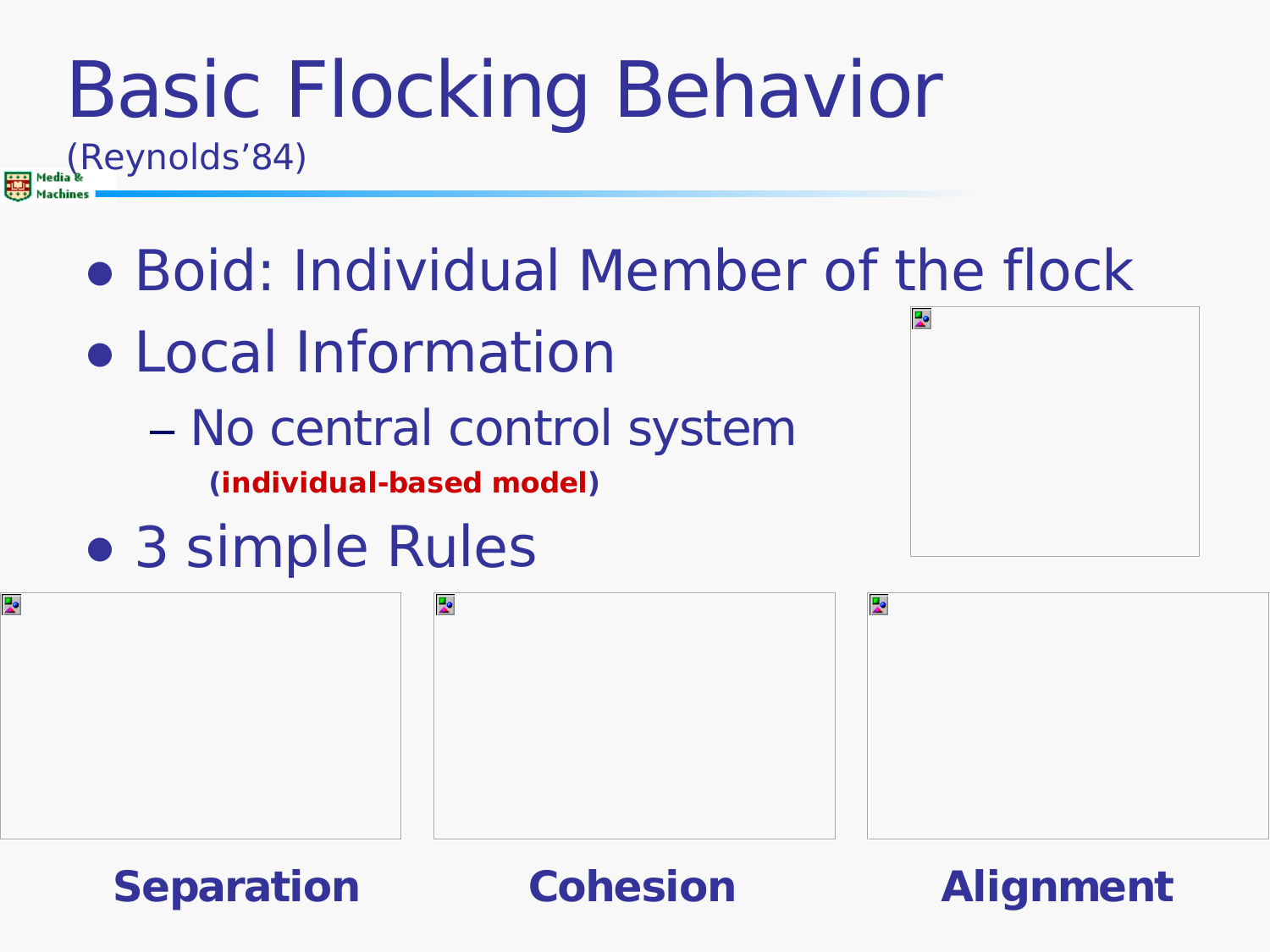• How to go towards the goal? – **Use a potential field method**

| <mark>Д</mark> е<br>Goal | ą. |
|--------------------------|----|
|                          |    |
|                          |    |
|                          |    |
|                          |    |

#### **Goal Attraction Obstacle**

**Avoidance**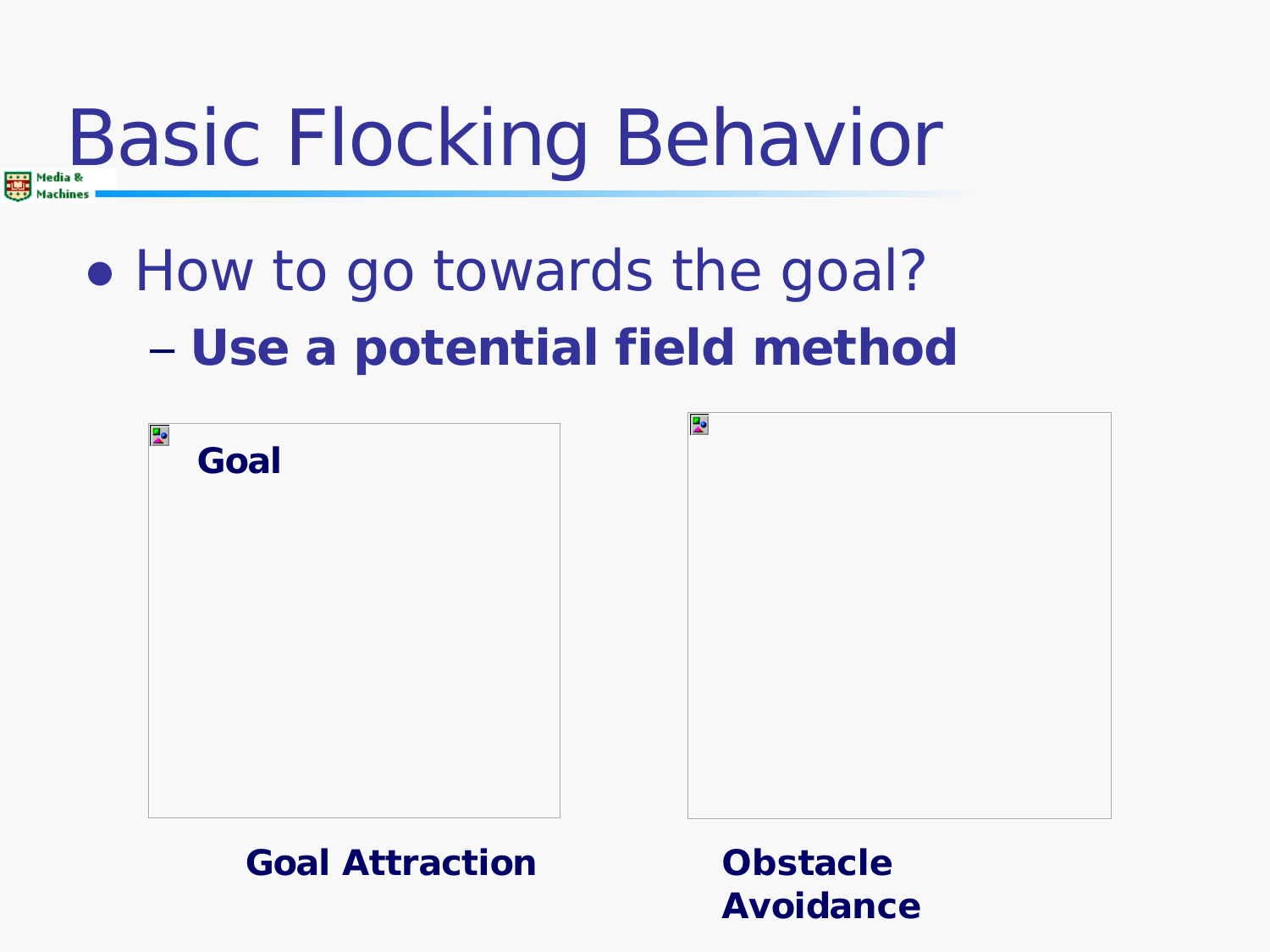### • Combine all

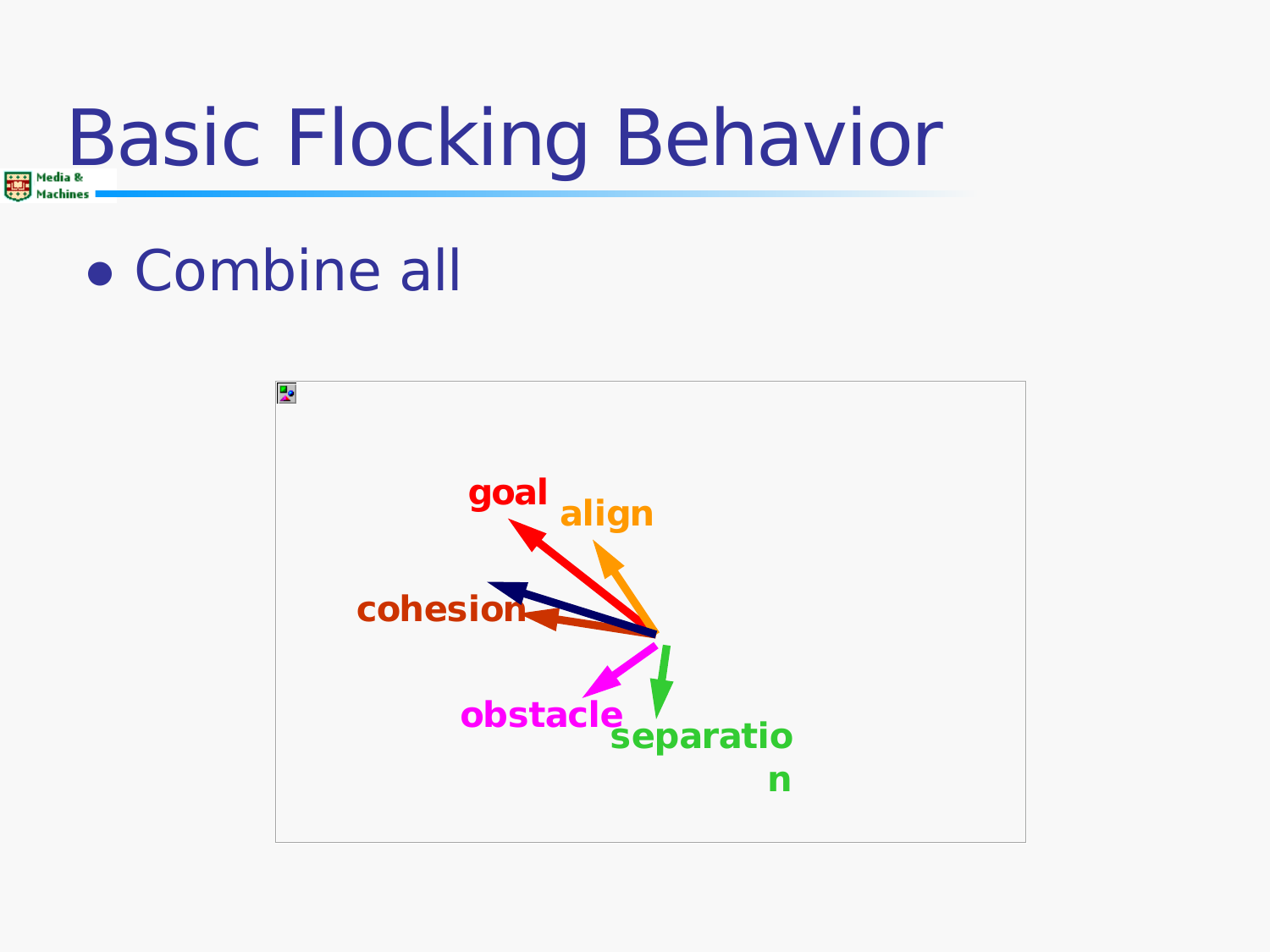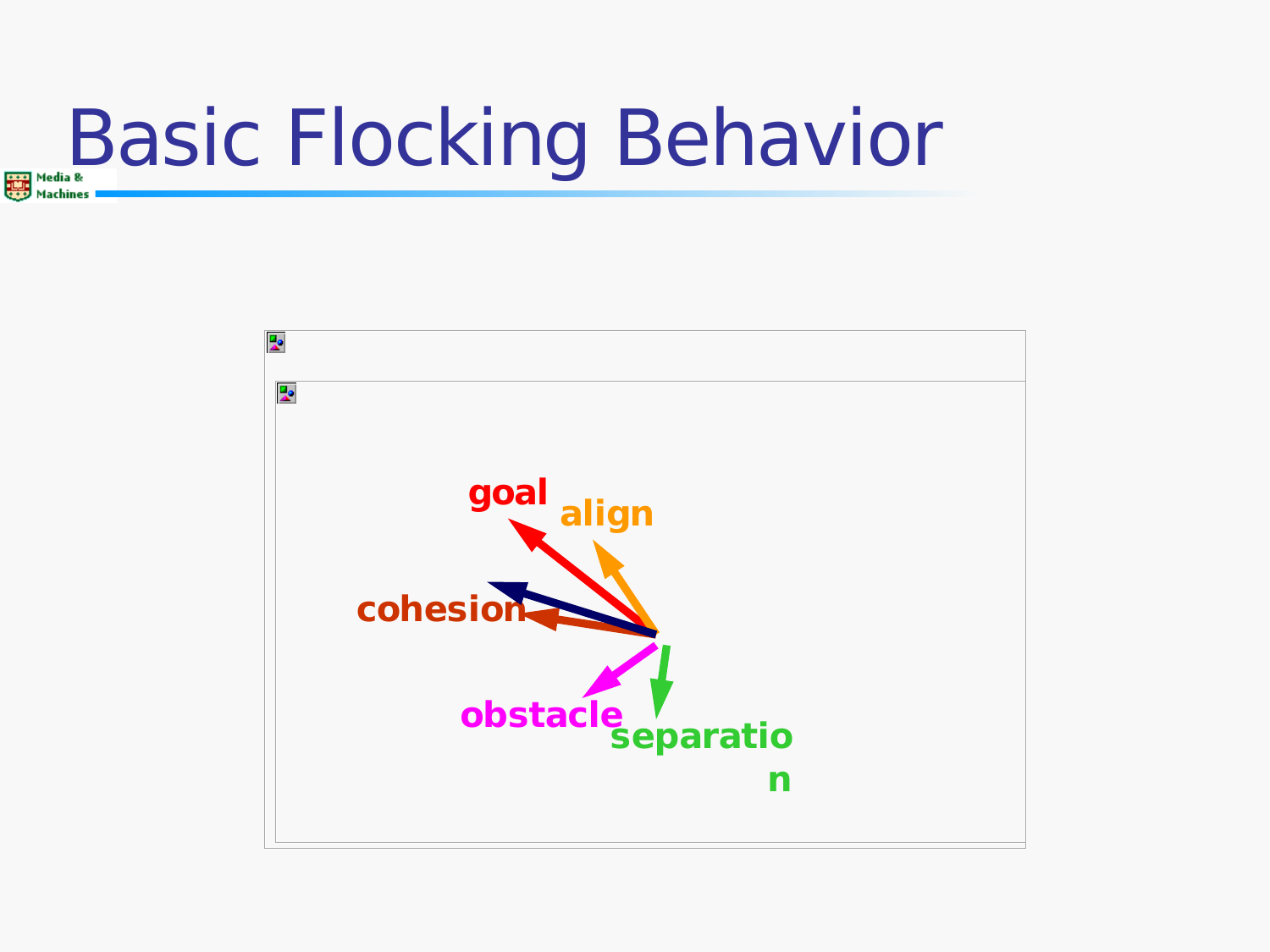### Flocking Systems: Strengths and Weaknesses Media &

- Flocking systems are good at group simulations in simple environments
	- schools of fish, crowds, etc in simple env
	- emergent behavior: flock formation is selfish, decentralized, local, and
	- Flocking systams are not good at complex navigation or customizing behavior in different regions
		- hide-and-seek (need memory)
		- Maze traversal (global map is useful)



All rooms are geometrically identical. This alien cannot tell which room has the predator she just encountered.

П.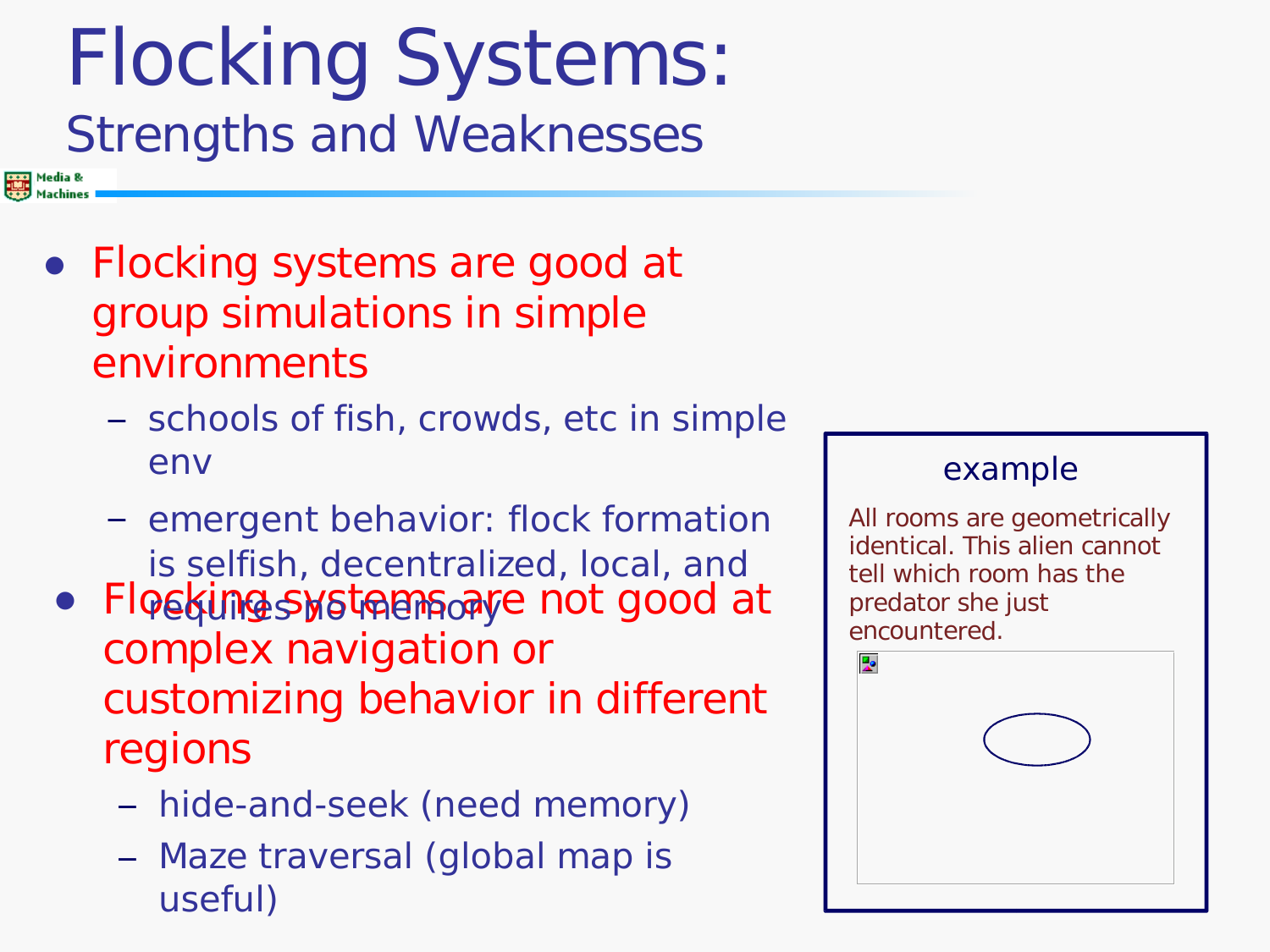### Roadmaps = Global Information **Ham** Media &<br>**RAD** Machines

- Roadmaps are Global information
	- encode global information (e.g. topology)
	- data structure for storing and accessing information

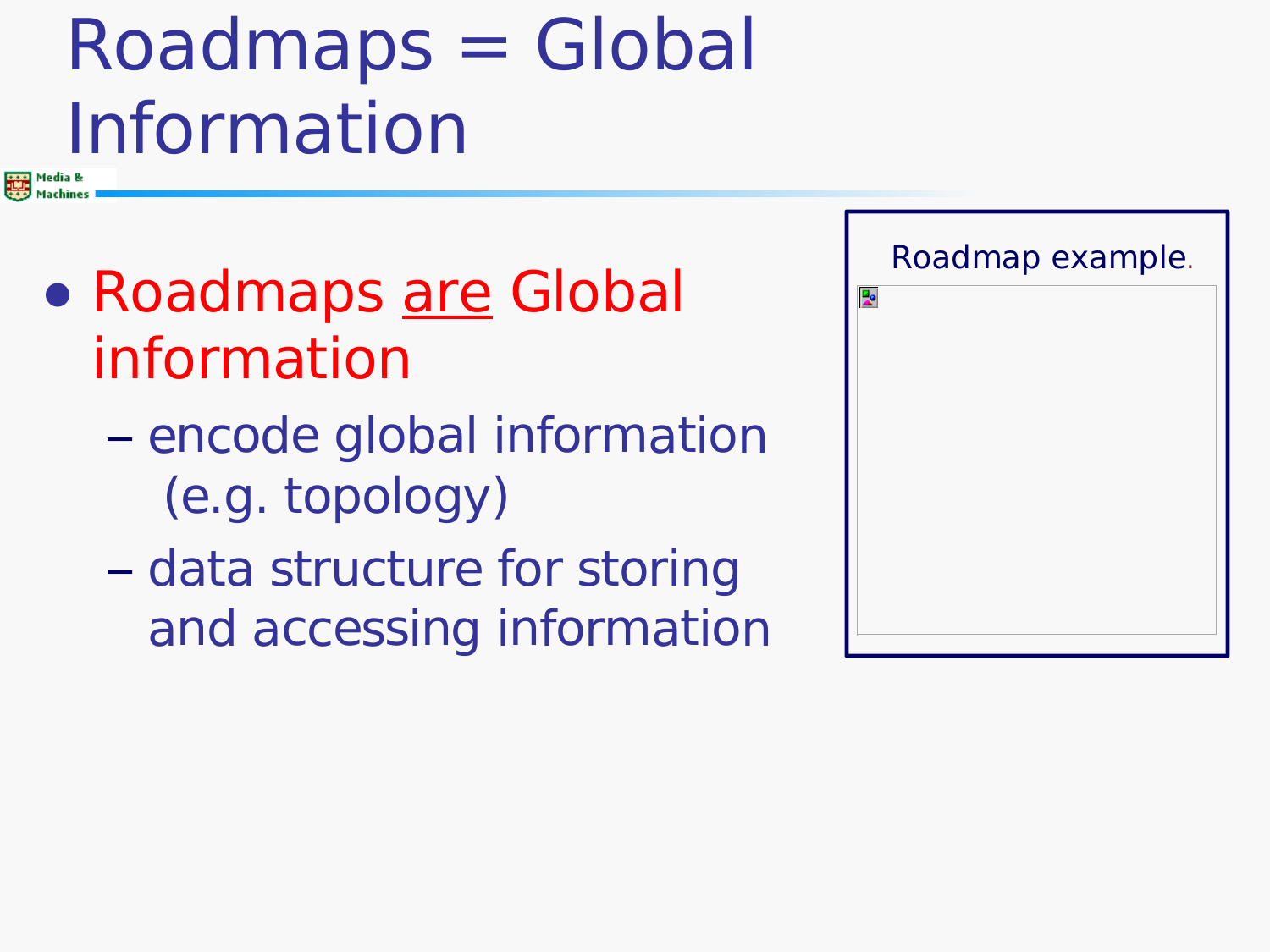# Roadmap Generation

For a given environment, many techniques exist for automatically constructing roadmaps

(We use MAPRM and OBPRM)

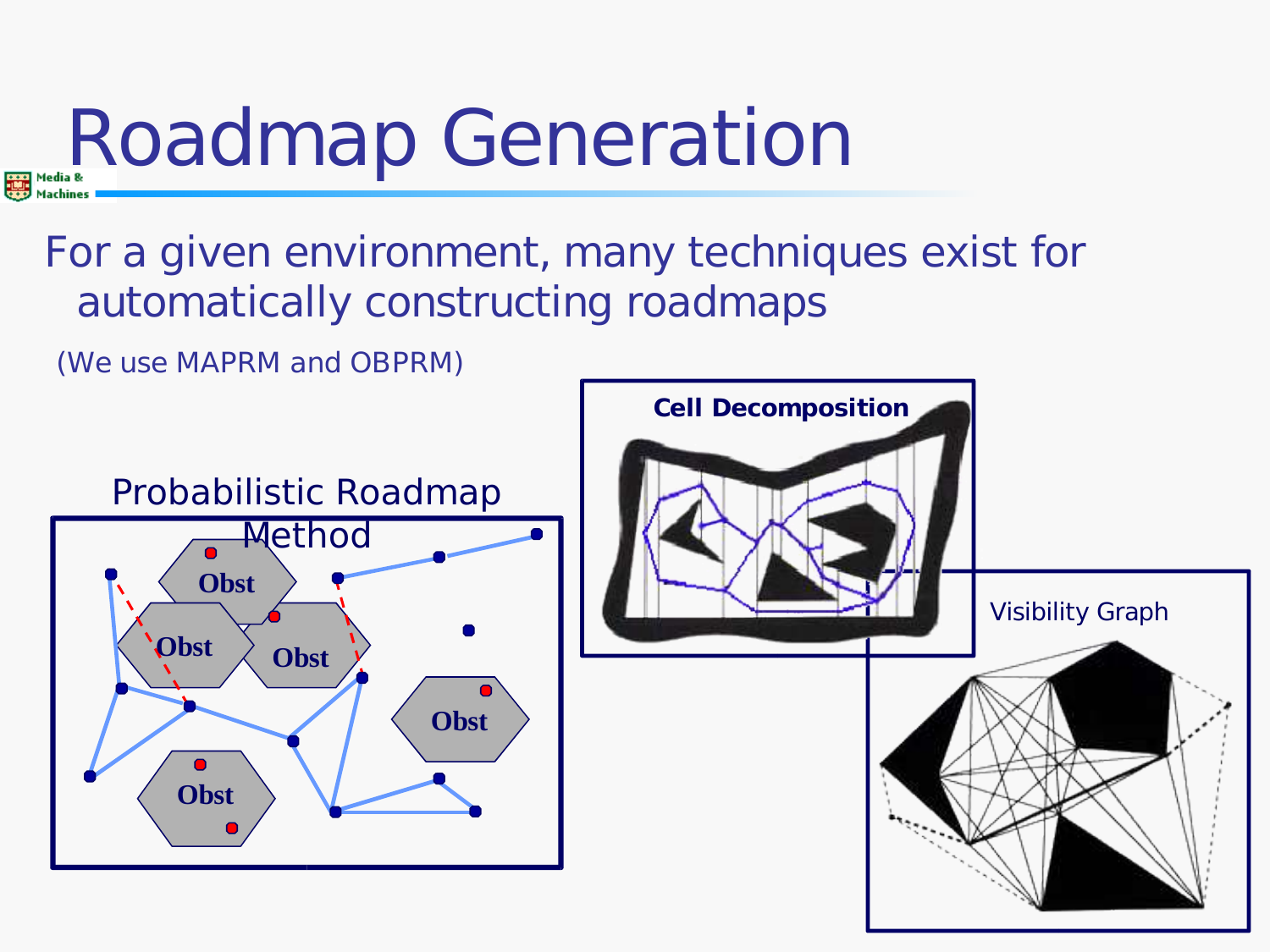## Overview: Roadmap-based Flocking

- Agents have traditional flocking behavior
- Agents dynamically (locally) select routes in roadmap
	- edges selected based on edge weights
	- Edge weights updated as agents traverse them (ant pheromone)
- Roadmap supports implicit communication among group
	- Customize agent behavior in different regions



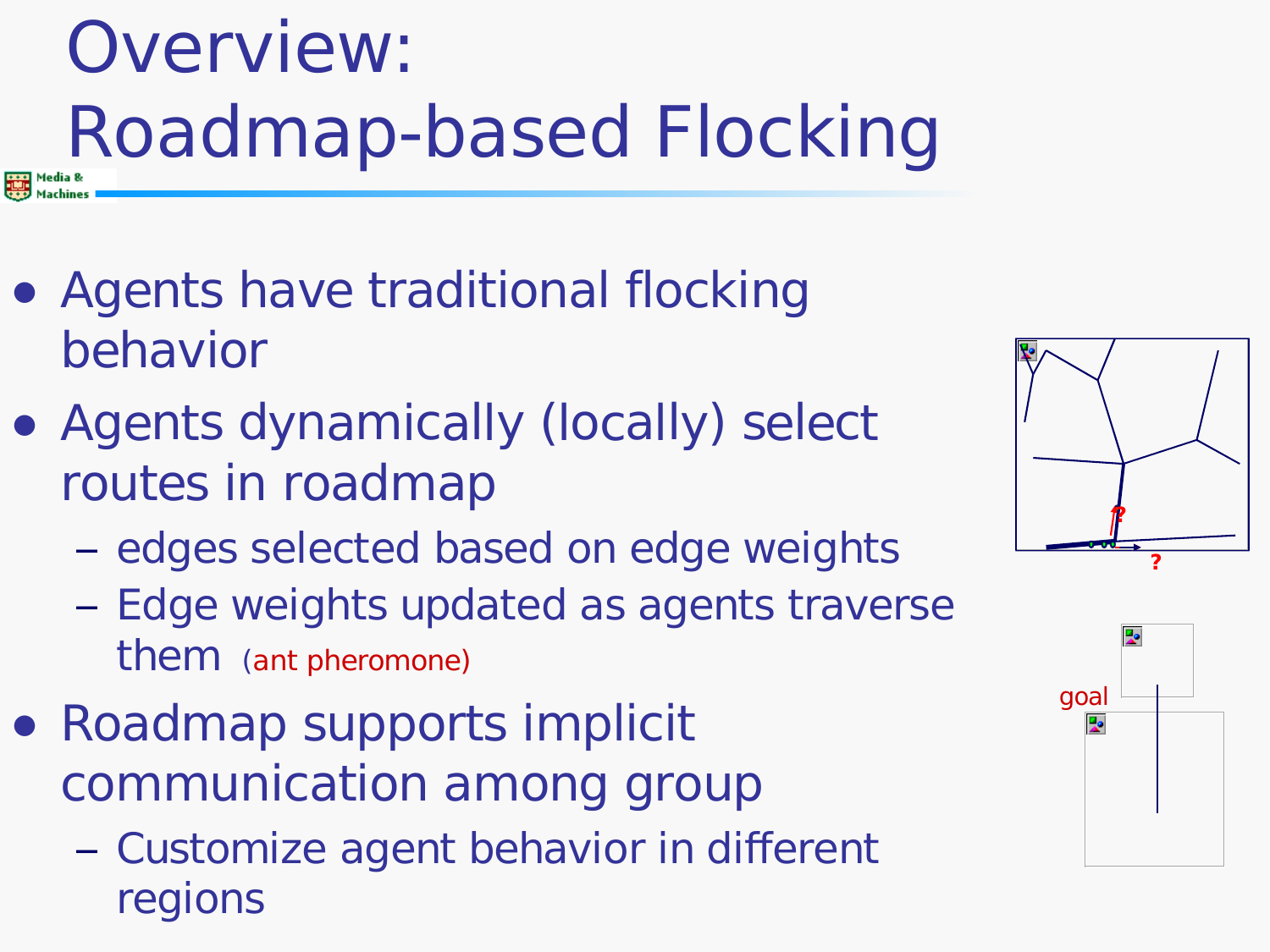## Local vs. Perfect Knowledge

### • Global info is useful, but should use it carefully

- we don't want our creatures to be too smart
- no creature will have complete/perfect knowledge of global state

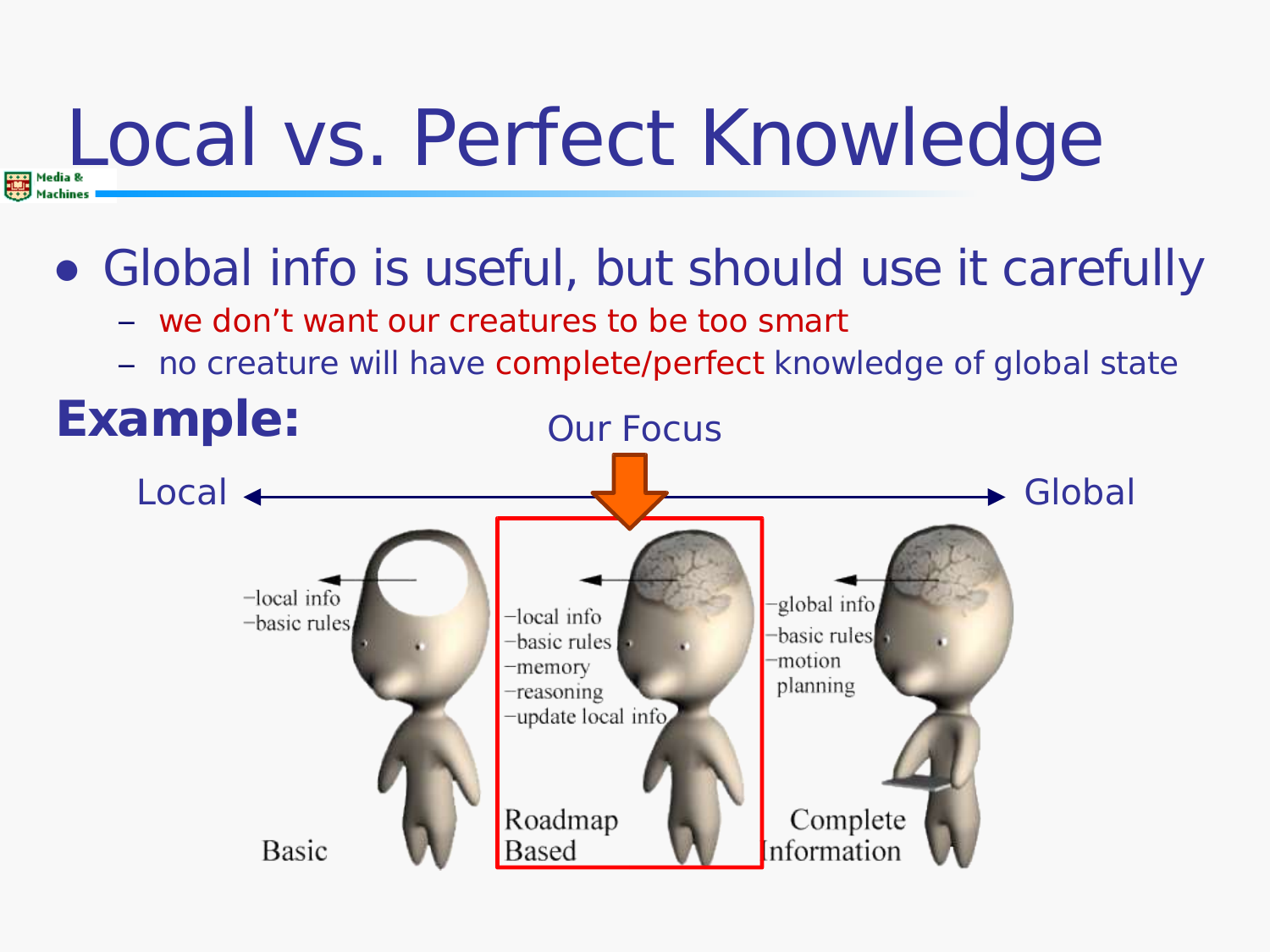# Roadmap-based Agent

#### •Local information

- Environment locally available
- Roadmap locally/globally available
- •Update local information (dynamic roadmap)
	- Update information stored in the roadmap
- •Memory
	- Remember the visited places

### •Reasoning

– next step based on current info and memory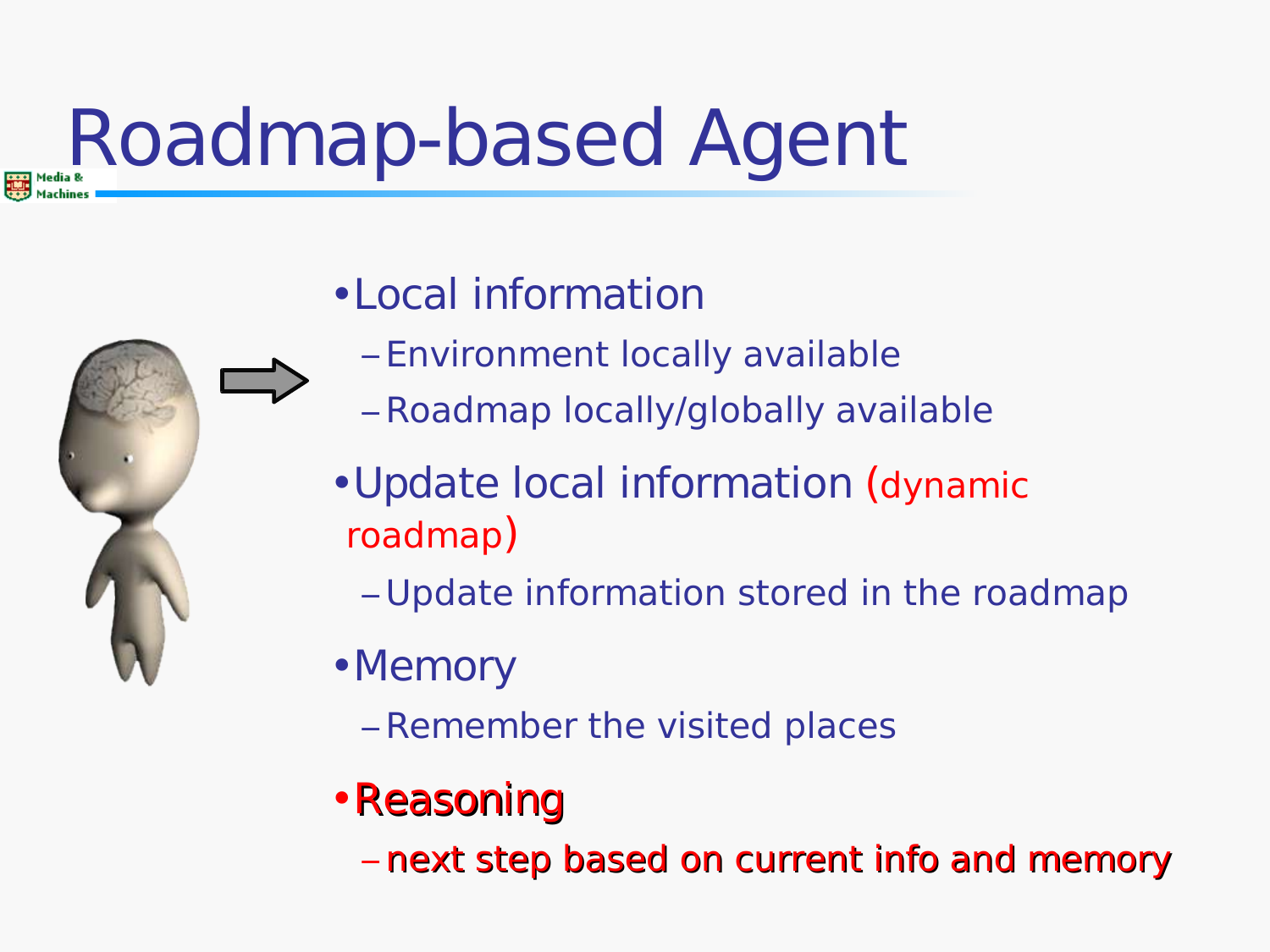

#### Information stored in roadmap is updated during simulation

update weights on good (or bad) paths found



| Human |                        |                                                             |    |              |        |
|-------|------------------------|-------------------------------------------------------------|----|--------------|--------|
| P.    | go this way a dead end |                                                             | ų. | message here | danger |
|       |                        |                                                             |    |              |        |
|       |                        |                                                             |    |              |        |
|       |                        | http://content.edu.tw/junior/scouting/tc_jr/108/brief03.htm |    |              |        |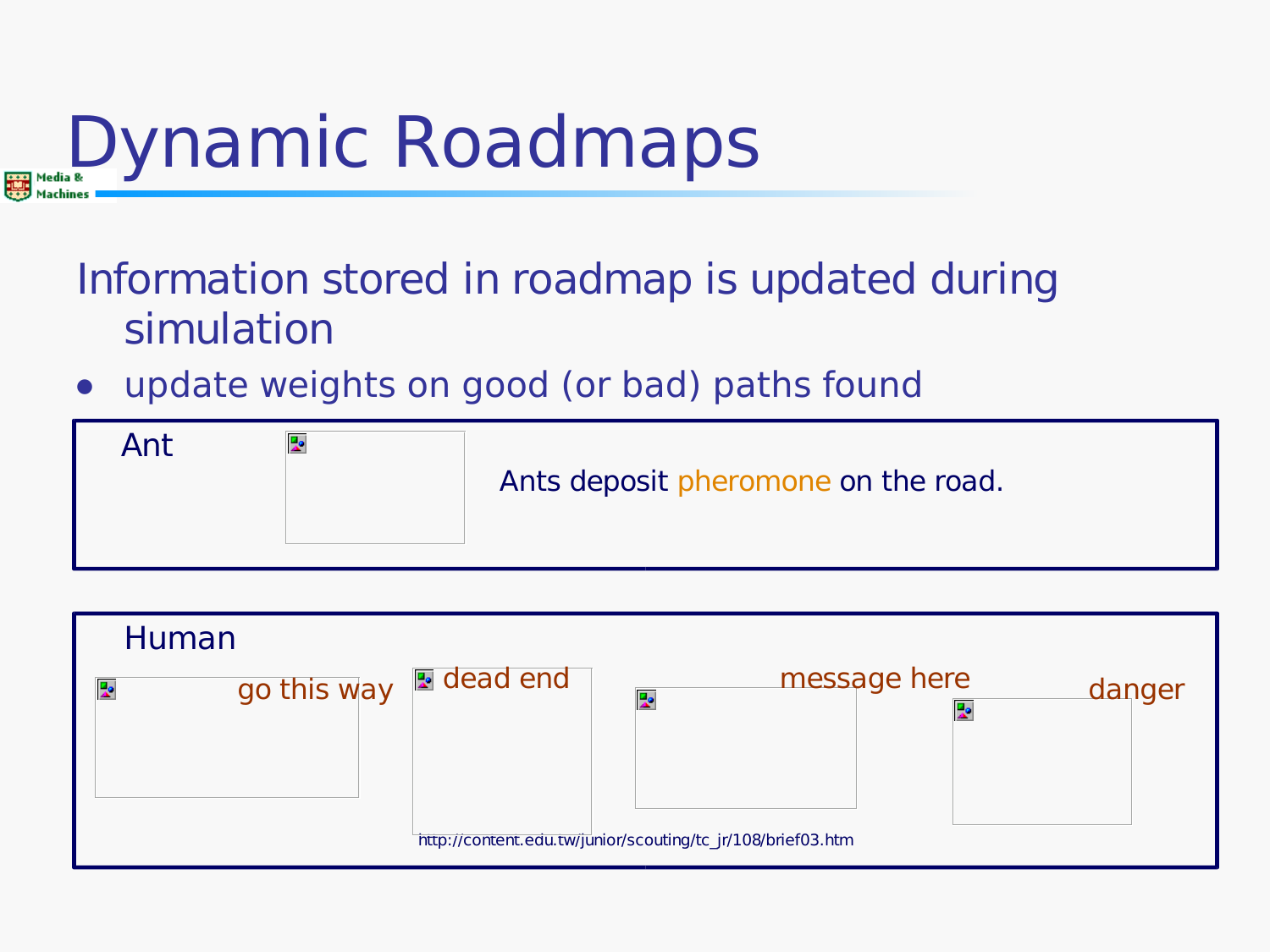# Rule-based Roadmaps

• Storing rules in the roadmap enables tuning the flock's behavior to surrounding environment

●Different rules in different regions

### Example

– Traffic signs are rules of the road









- Reasoning Rules
- •Homing
- •Exploring
- •Shepherding

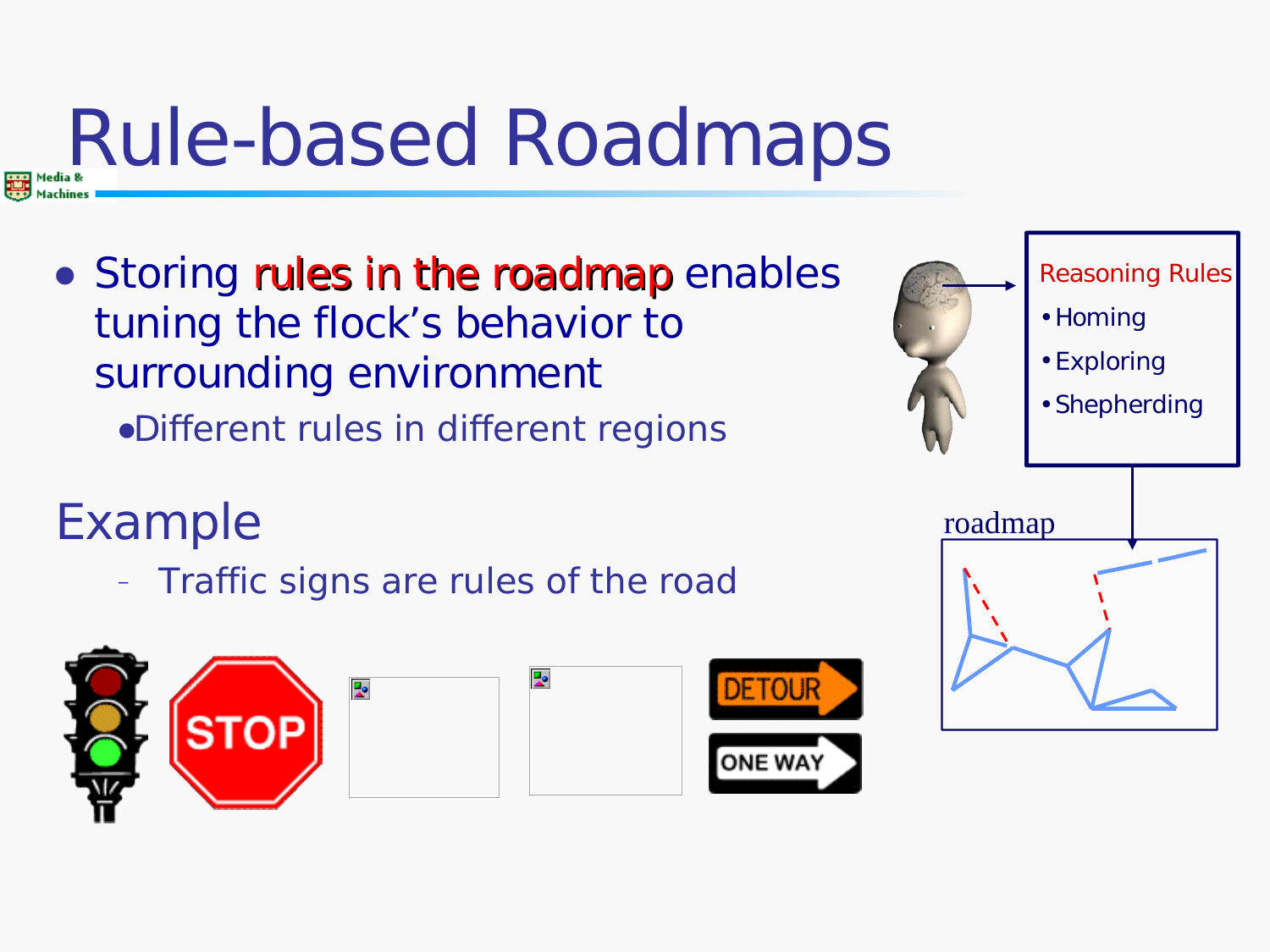## Roadmap-based Behaviors



### We study several behaviors:

- Homing
- Exploring
	- Covering
	- Goal Searching
- Traversing Narrow Passages
- Shepherding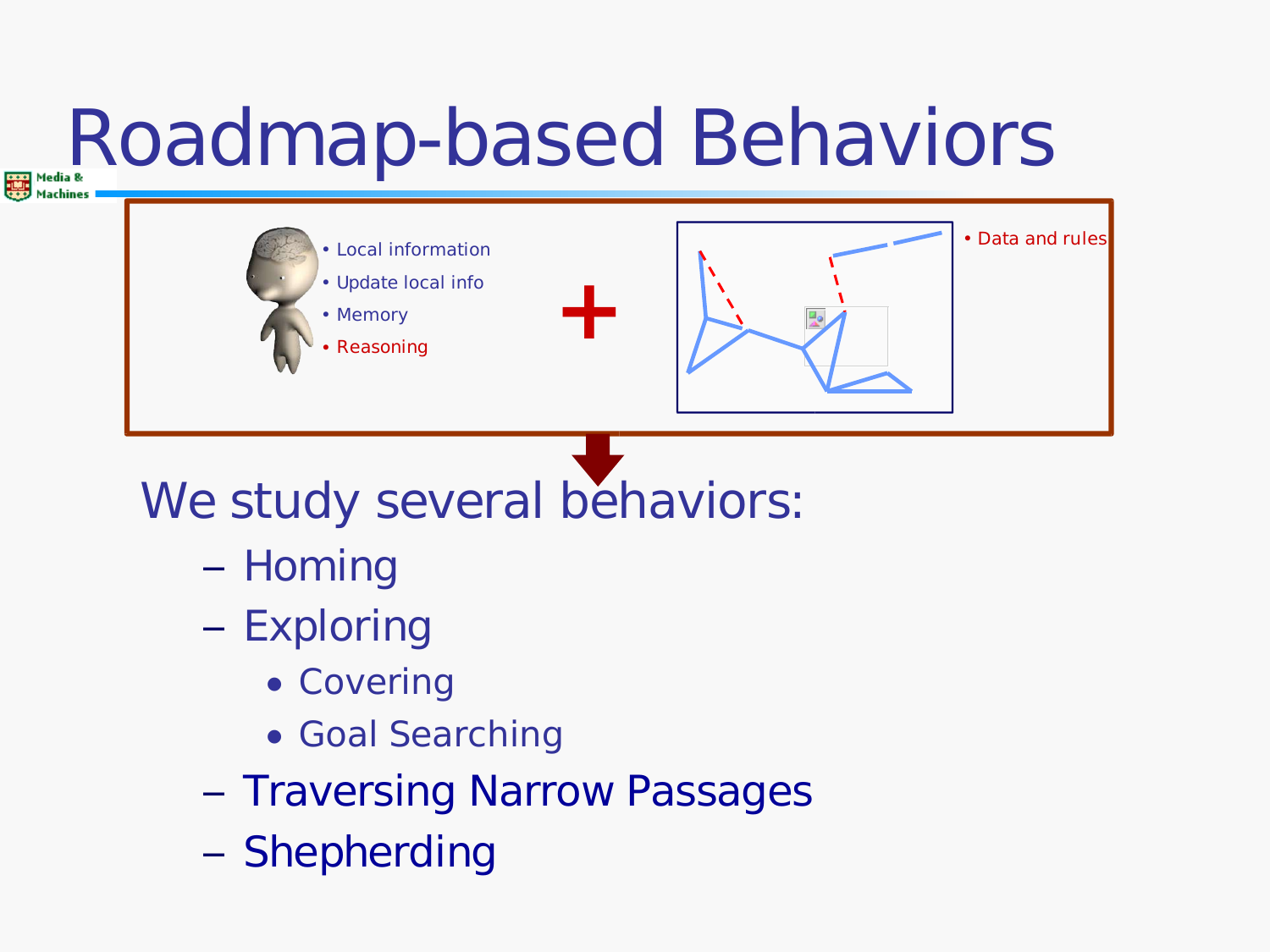The Homing Problem: Find a path from the current position to known goal

Homing [PG'02, ALife'02, WAFR'02]

Swarming Behaviors:

- Homing is a very simple behavior:
	- Study how to integrate and maintain basic flocking with new behaviors
	- Compare with most popular approaches
		- Potential Field method
		- Grid Based Navigation (A\* search)





• Local

**G o al**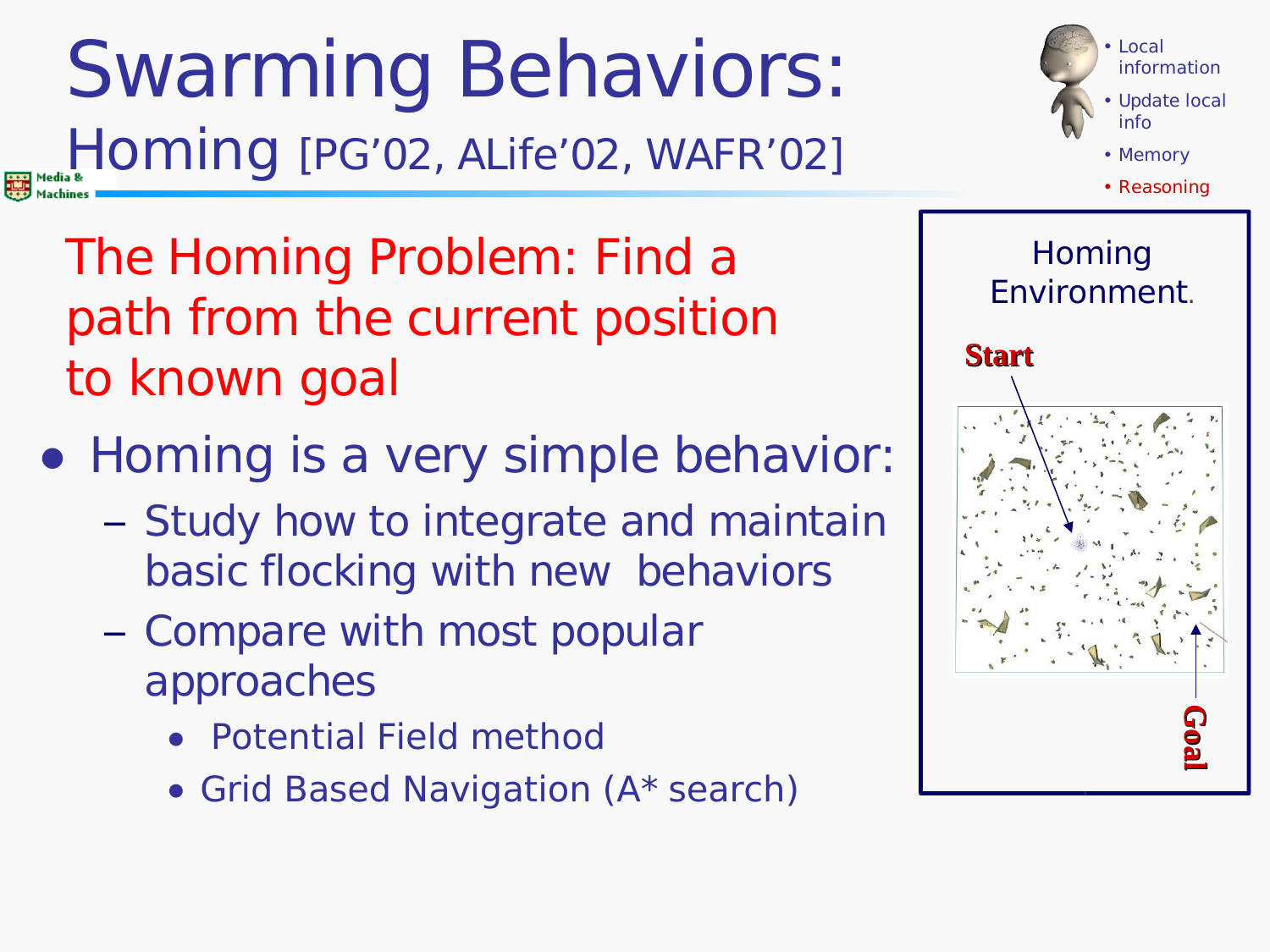#### Homing using a Grid Media &

- Most commonly used approach
- Use A\* search to find a path through free grid cells

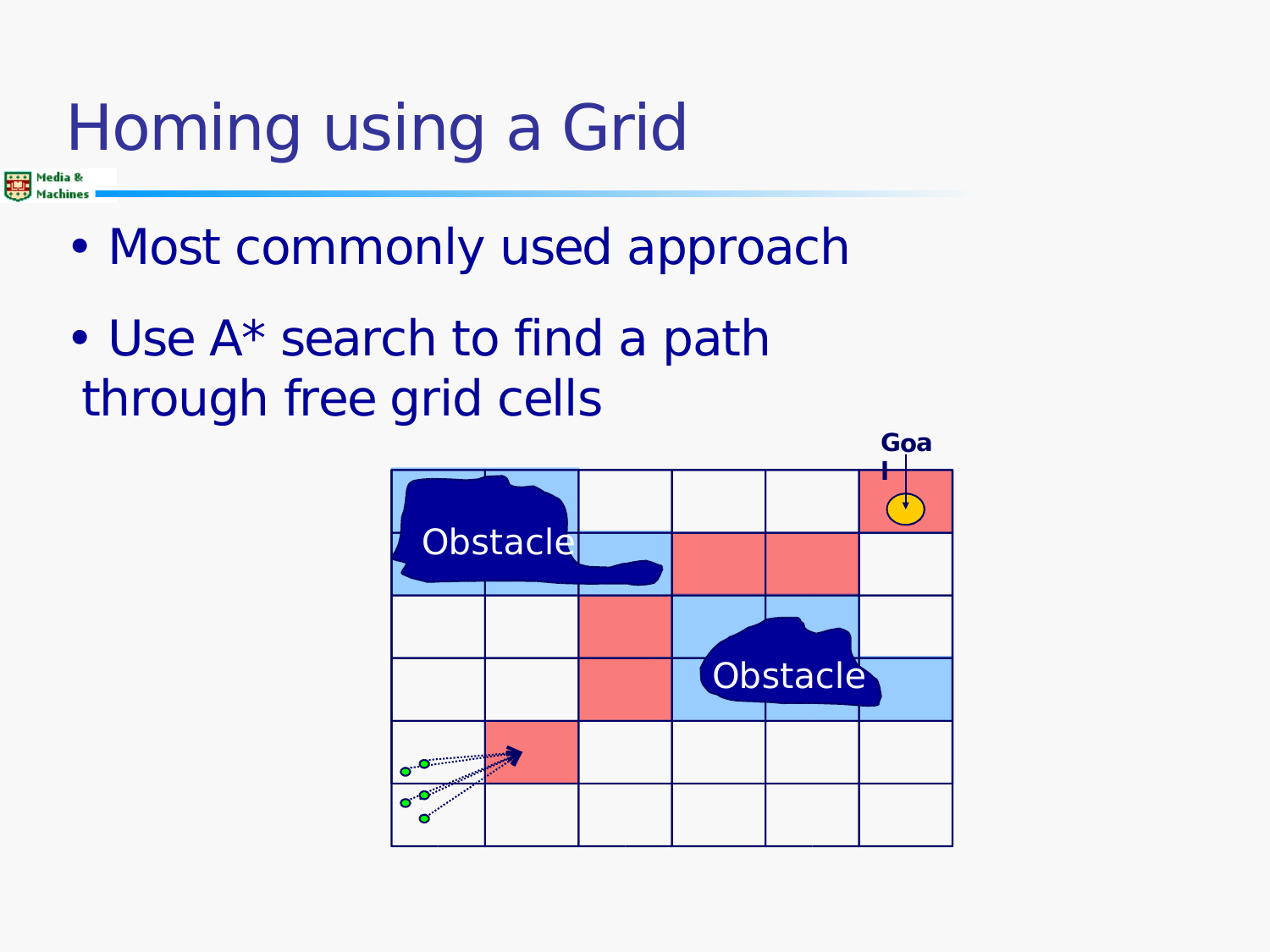## Homing using Roadmaps

- Find a path on the map
- Flock is attracted to sub-goals on the path

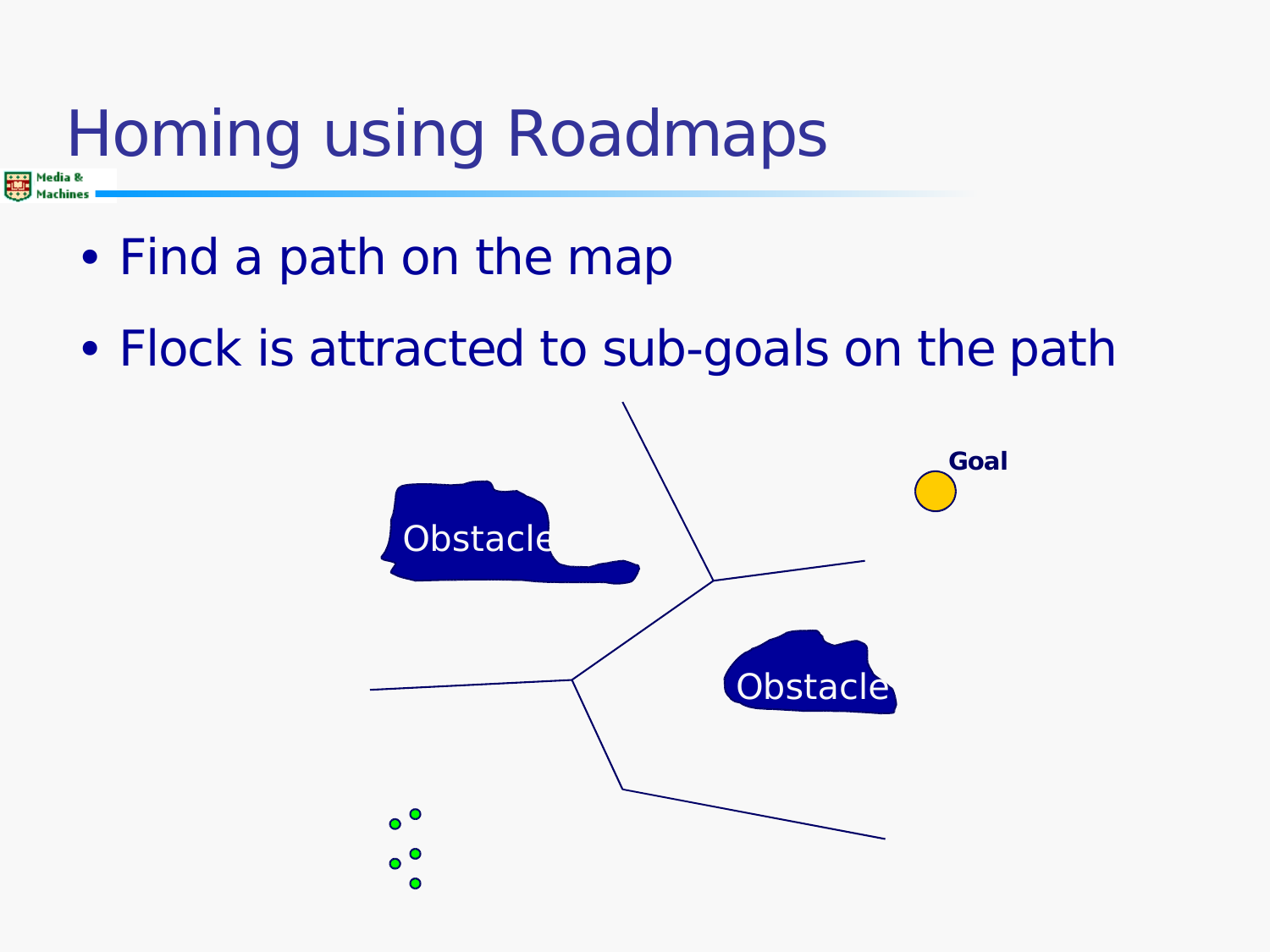## Homing using Roadmaps

- •Find a path on the map
- •Flock is attracted to sub-goals on the path

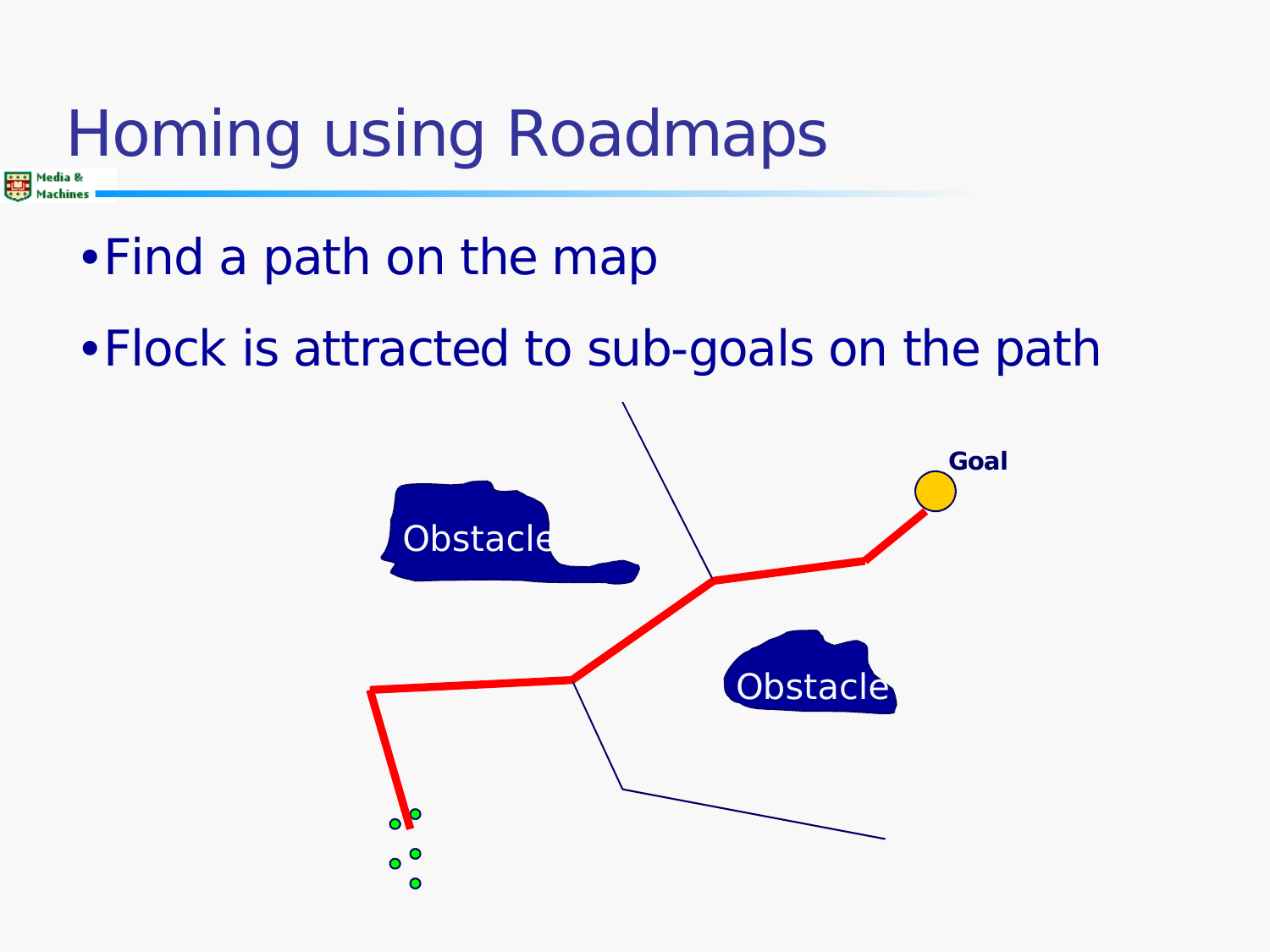## Homing using Roadmaps

- •Find a path on the map
- •Flock is attracted to sub-goals on the path

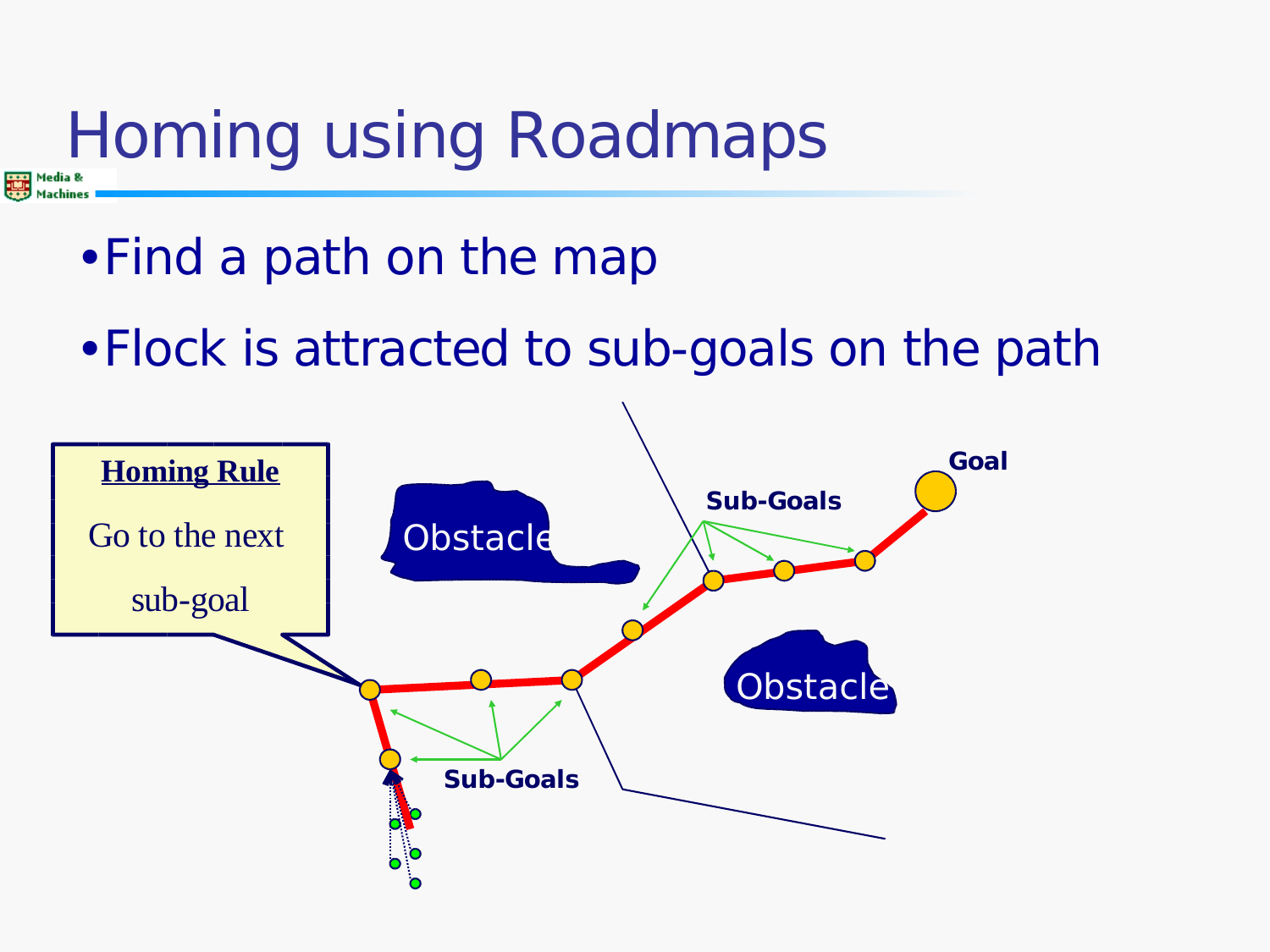- 40 flock members

-Environment size: 420 m \* 420 m

-301 obstacles (6 types)

-Simulation updated every 100ms

## Homing using Roadmaps

Homing Movie. P.

• Goal (pole) randomly selected, new goal selected when all agents reach current

• Agents select roadmap path (and subgoals) to goal and are attracted to it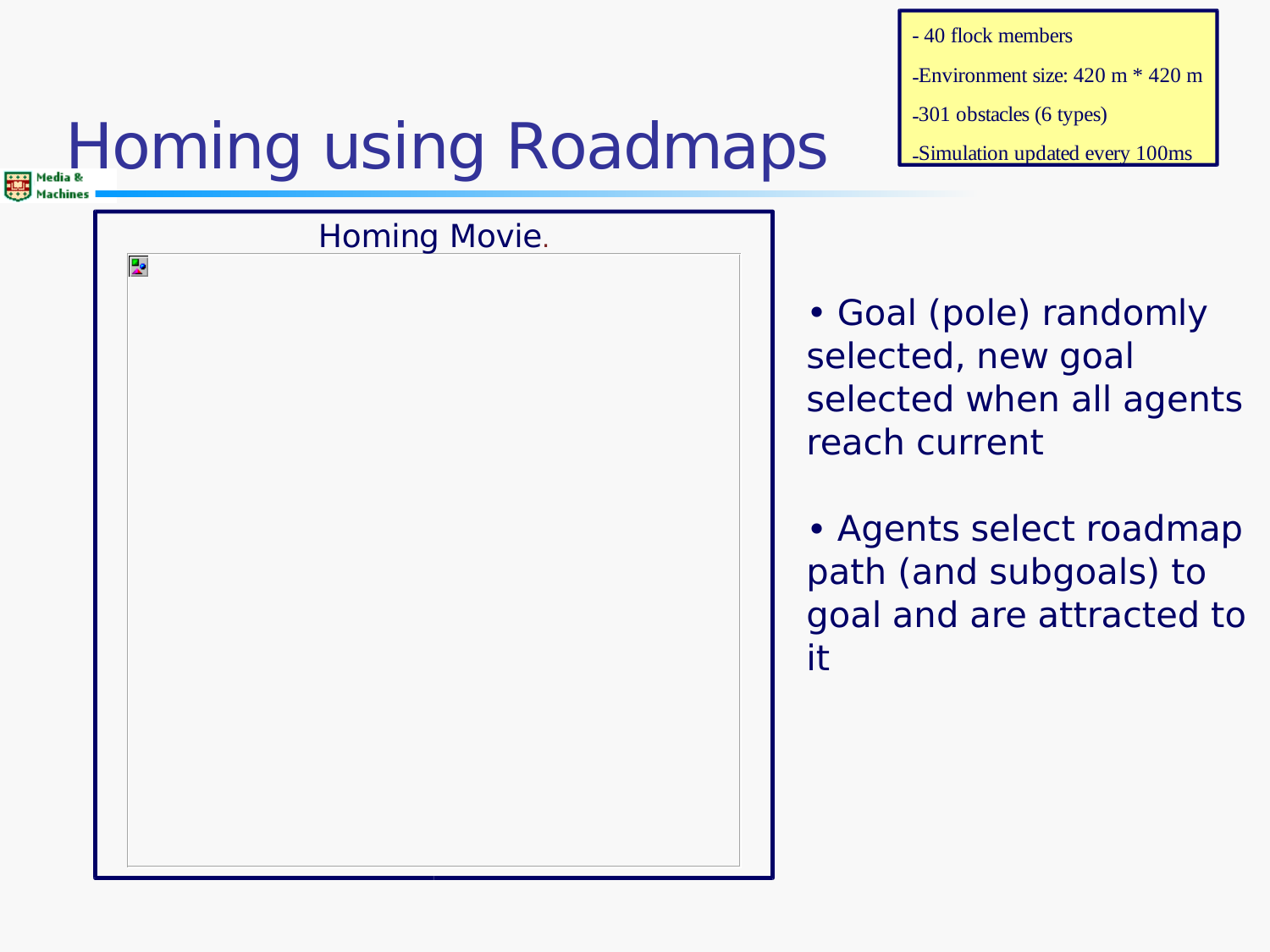## Homing: Experiments

Media &

#### •**Compare Roadmap Based method to Basic Flocking and Grid-Based A\* Search**

#### •**How many flock members can reach the goal?**

#### •**How long does it take?**

#### # boids reaching

| <b>Method</b> | <b>WReached goa</b> |
|---------------|---------------------|
| Basic         | 10                  |
| Δ∗            | 40                  |
| Roadmap       |                     |

#### Solution Time A\* vs. Roadmap

|                |      |                     | Local | Minima            |
|----------------|------|---------------------|-------|-------------------|
| <b>Method</b>  |      | Init Time Path Time |       | <b>Escape (s)</b> |
| $\mathsf{A}^*$ | 6.02 | 5.757               | 2005  | 1035.43           |
| Roadmap        | 0.88 | 0.652               | 255   | 22.99             |

Roadmap is better

| Ļ. |  |  |
|----|--|--|
|    |  |  |
|    |  |  |
|    |  |  |
|    |  |  |
|    |  |  |
|    |  |  |
|    |  |  |
|    |  |  |
|    |  |  |
|    |  |  |
|    |  |  |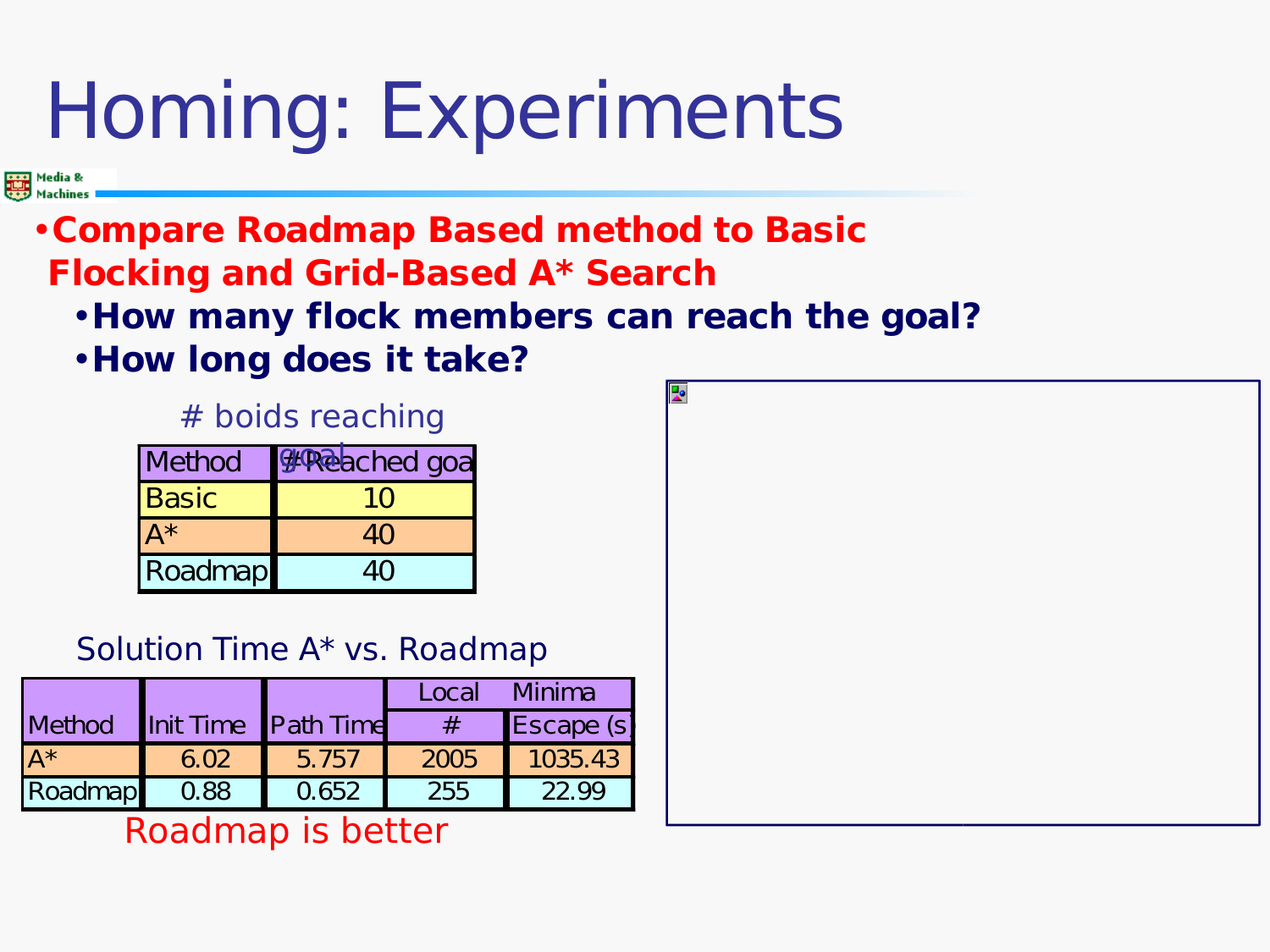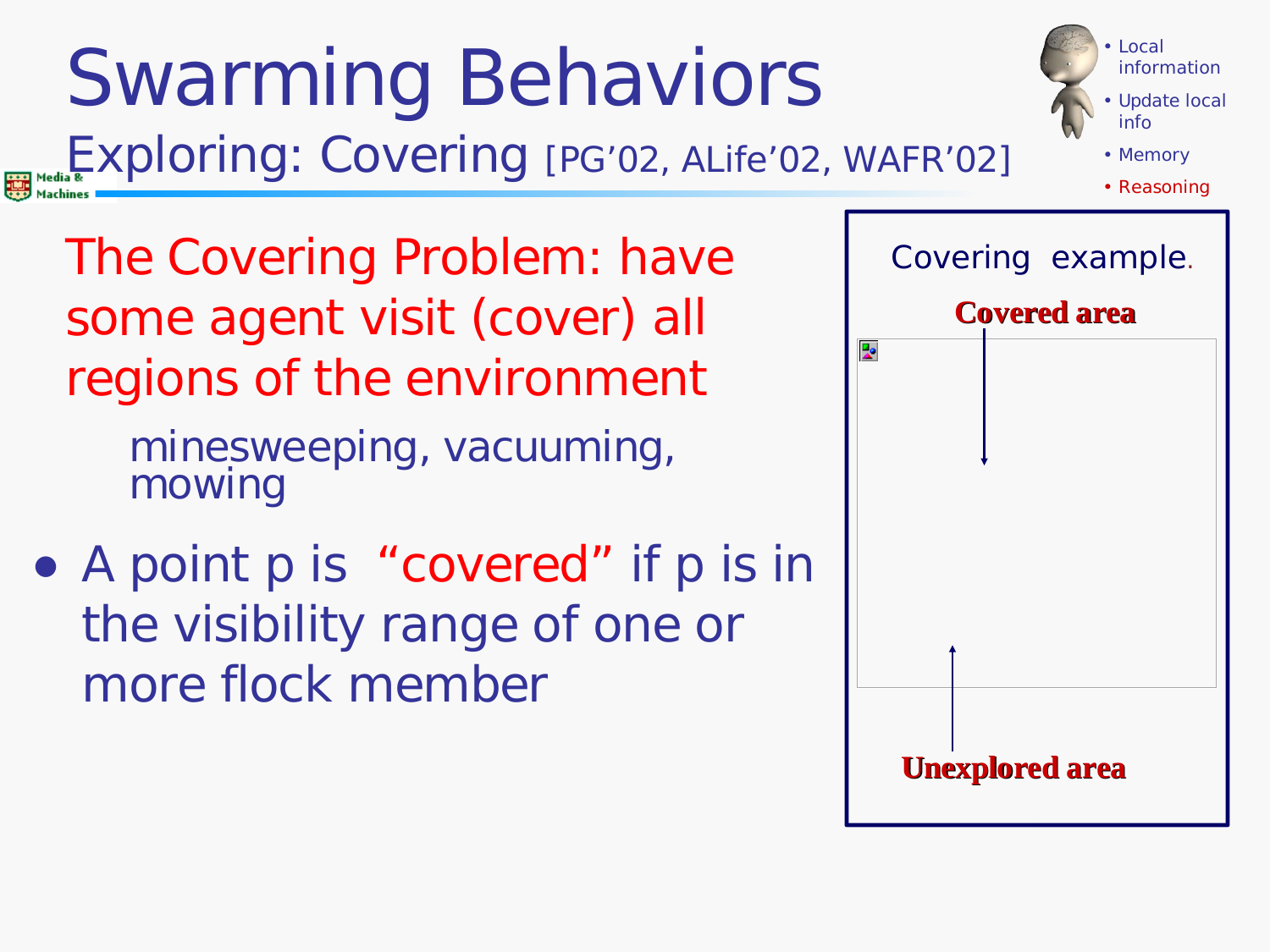## Swarming Behaviors Exploring: Covering[PG'02, ALife'02, WAFR'02]



• Reasoning

- Agents move `on' roadmap
- If an agent reaches a node with more than two edges, the next direction is selected probabilistically based on edge weights (favor low weights)
- Initially, all weights the same
- Weights increase as edges traversed (dynamic roadmap)

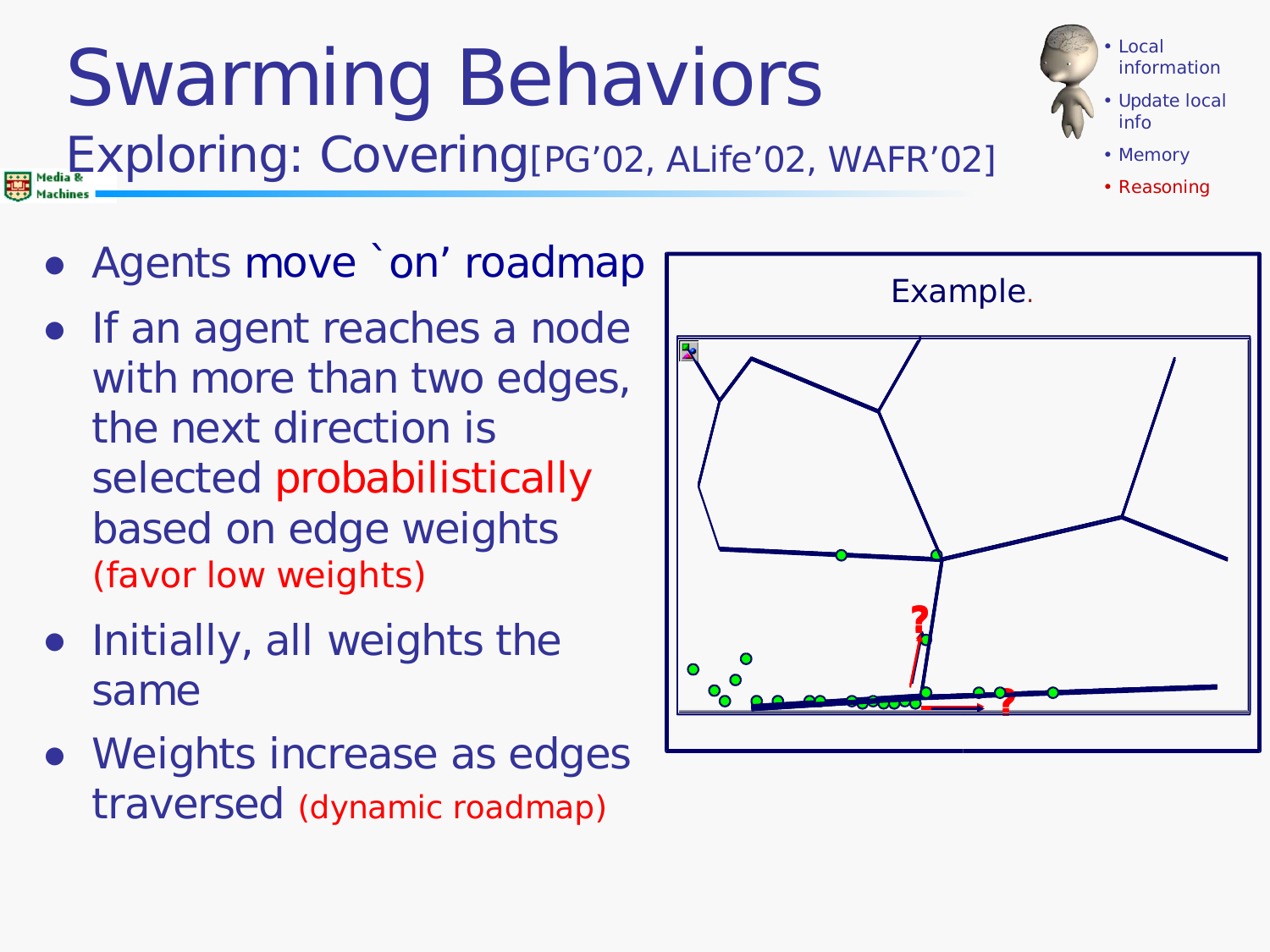-50 flock members

-Environment size: 80 m \*100 m

#### Covering using Roadmaps -Sensory range: 5 m

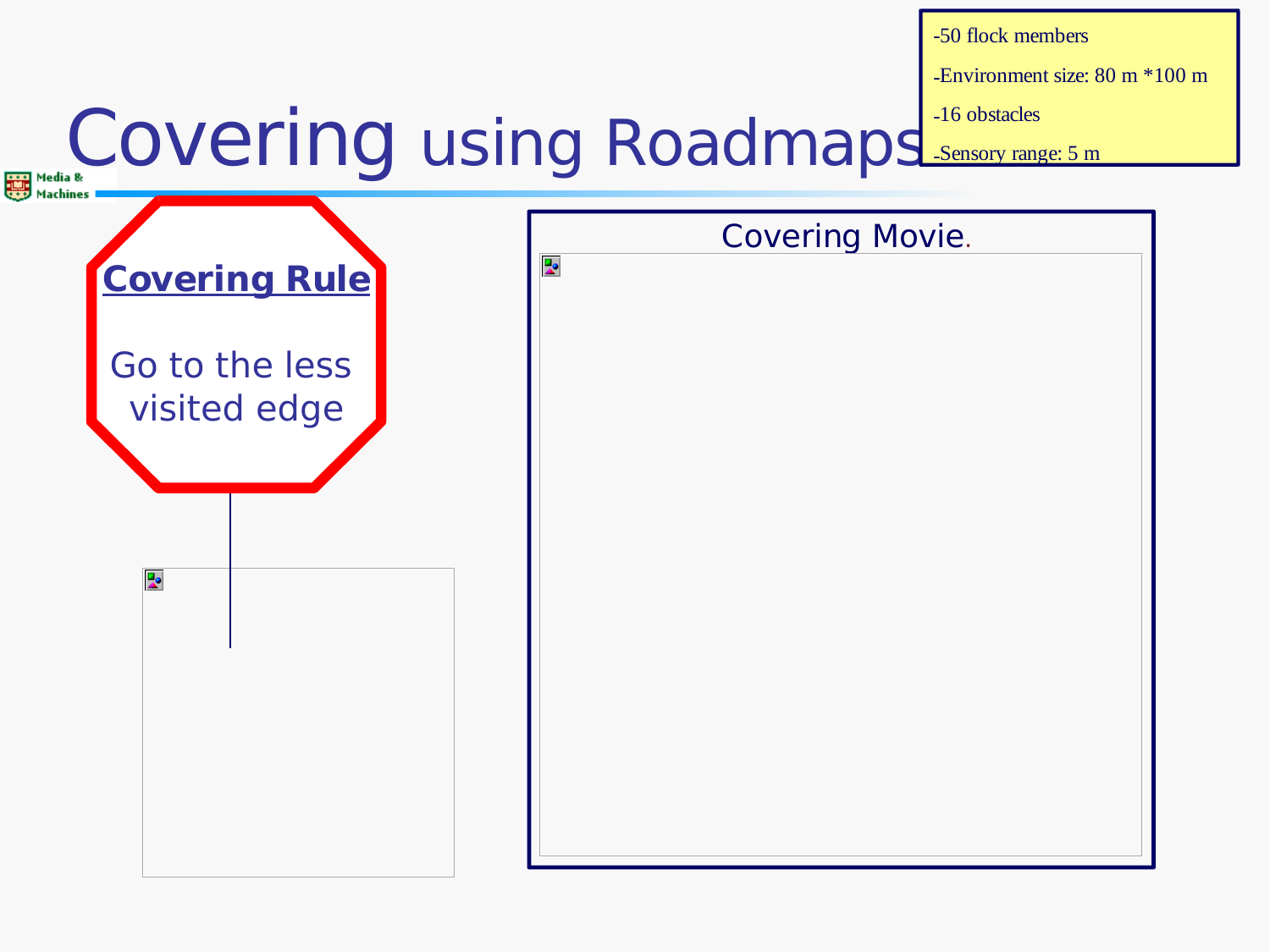# Covering: Experiments

- ●**Compare adaptive roadmap method to random walk.**
- •Roadmap based method can cover the space within ●**Uncovered regions are known v.s. unknown.**reasonable time

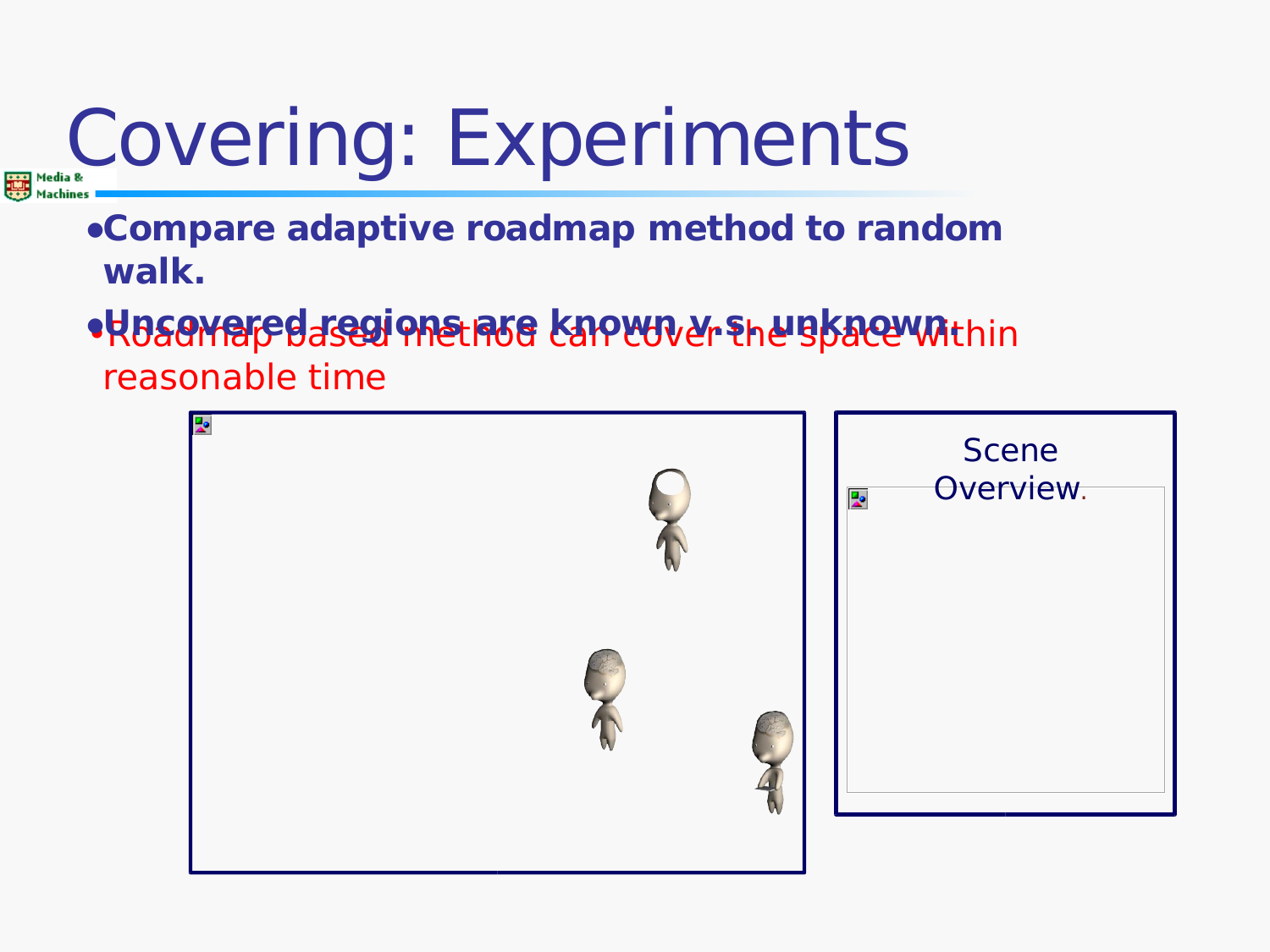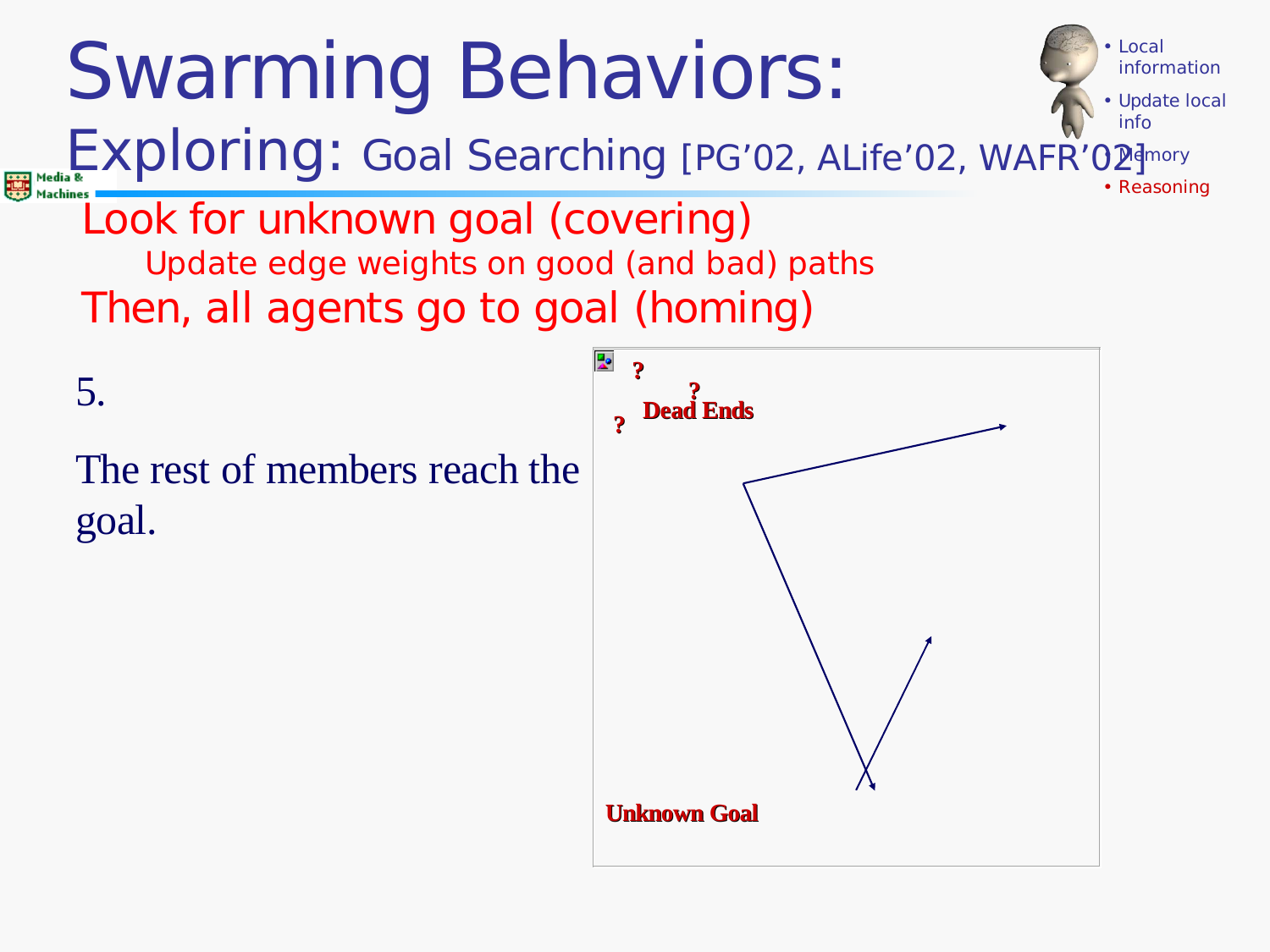## Applications: Exploring Goal Searching

-50 flock members

-Environment size: 80 m \*100 m

-Sensory range: 5 m

Goal Searching Movie 1. 零 棸

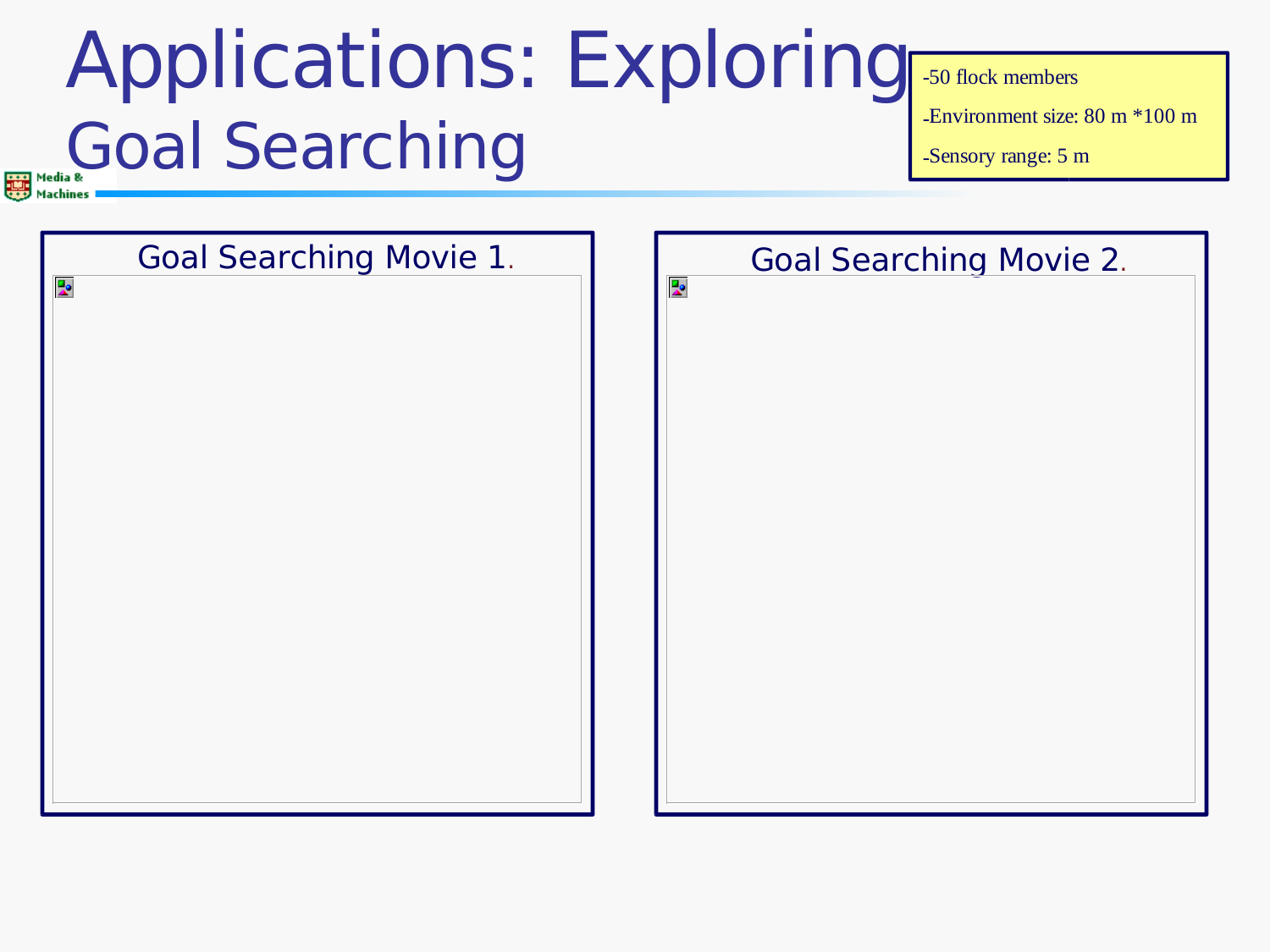## Experiments on Exploring Goal Searching

Compare goal searching to known goal location Flock with basic behavior can not find the unknown goal

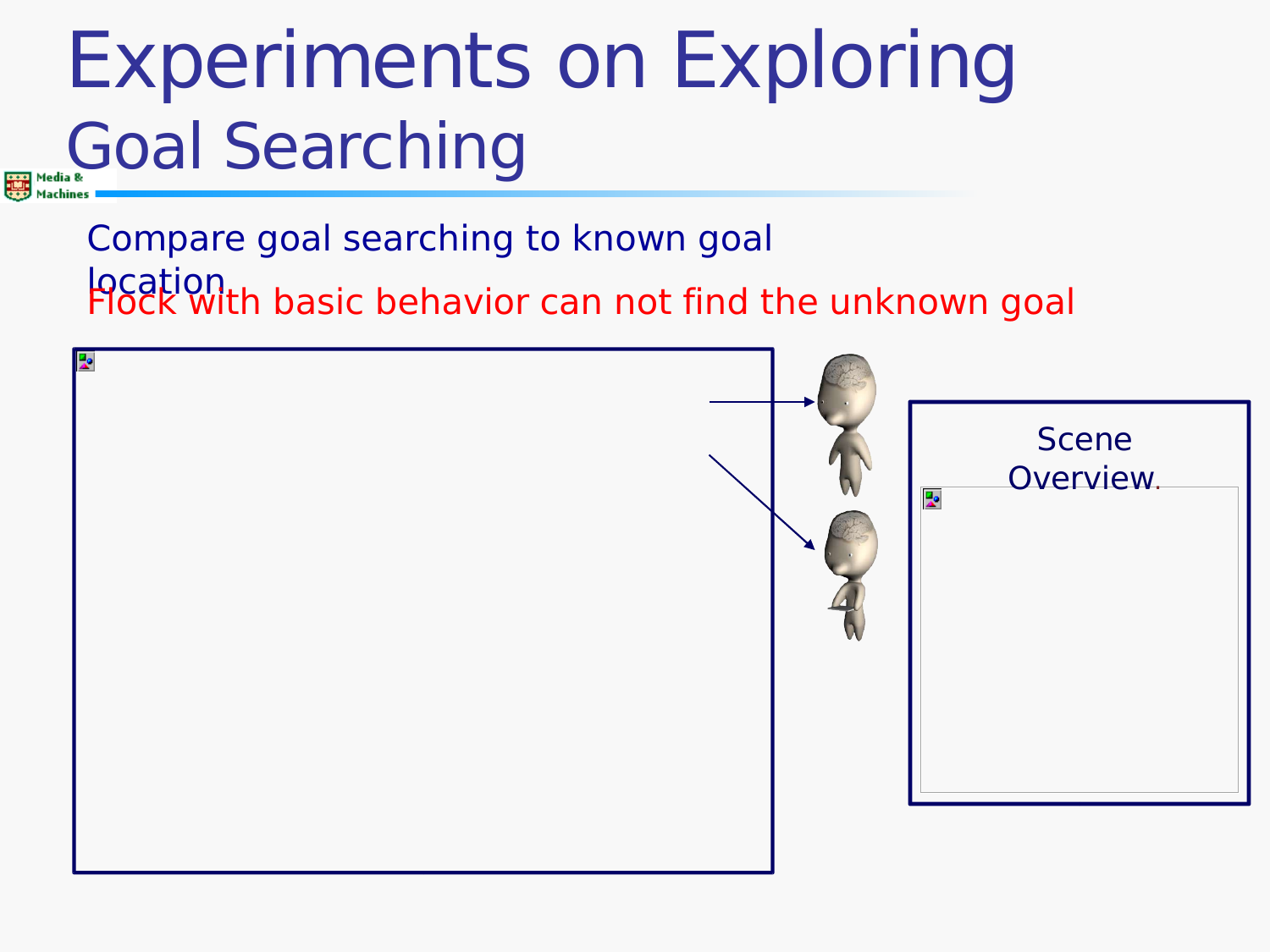### Swarming Behaviors: Traversing Narrow Passages [PG'02, ALife'02, WAFR'02]

- Tune flocking behavior based on surrounding environment
- The main purpose of the rule is to increase the distance between agents so that they will spread out in narrow passage

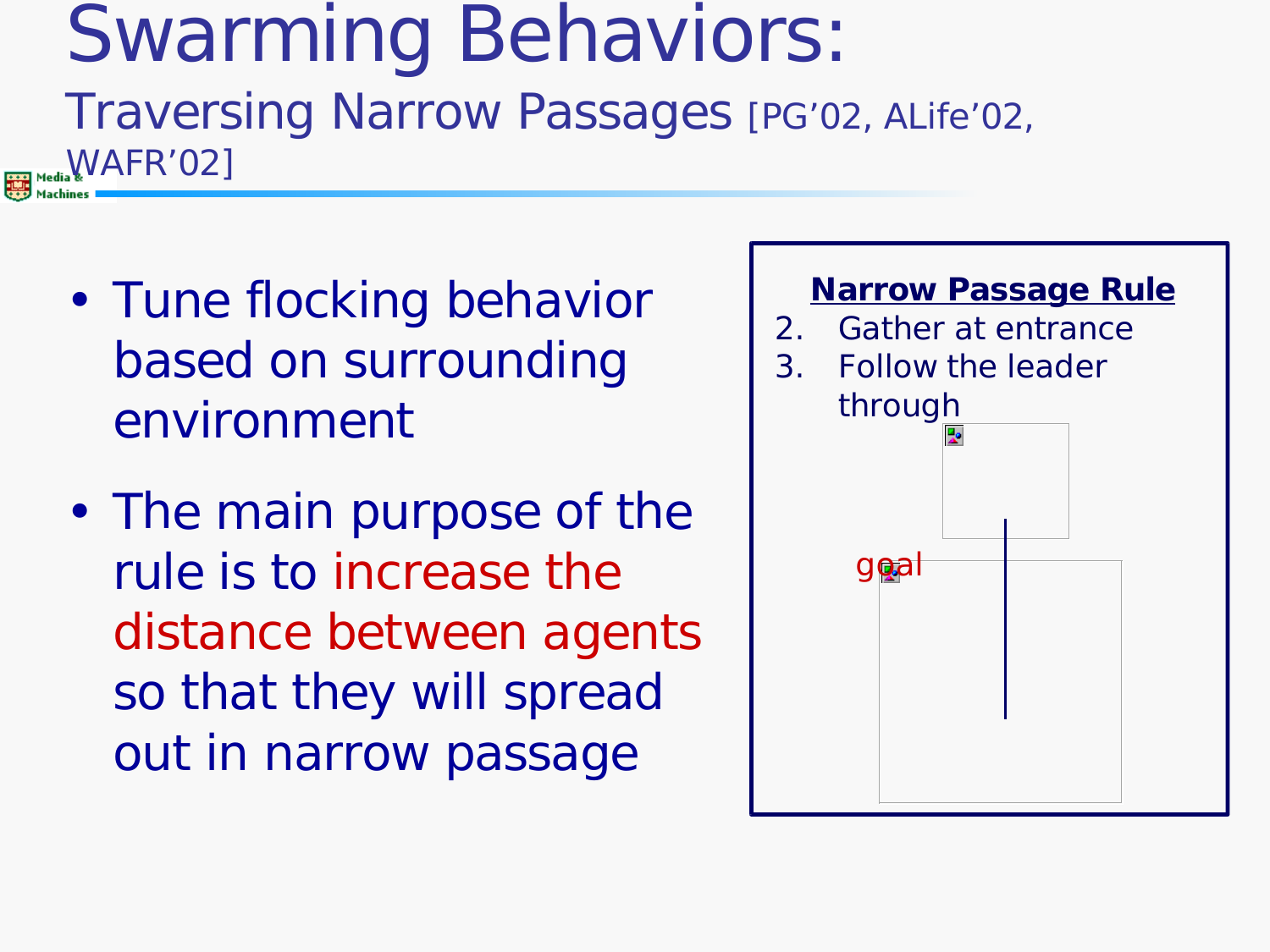## Swarming Behaviors: Traversing Narrow Passages



| Flock with Roadmap.<br>支 | <b>Flock with Rule Based</b><br>ķ.<br>Roadmap. |
|--------------------------|------------------------------------------------|
|                          |                                                |
|                          |                                                |
|                          |                                                |
|                          |                                                |
|                          |                                                |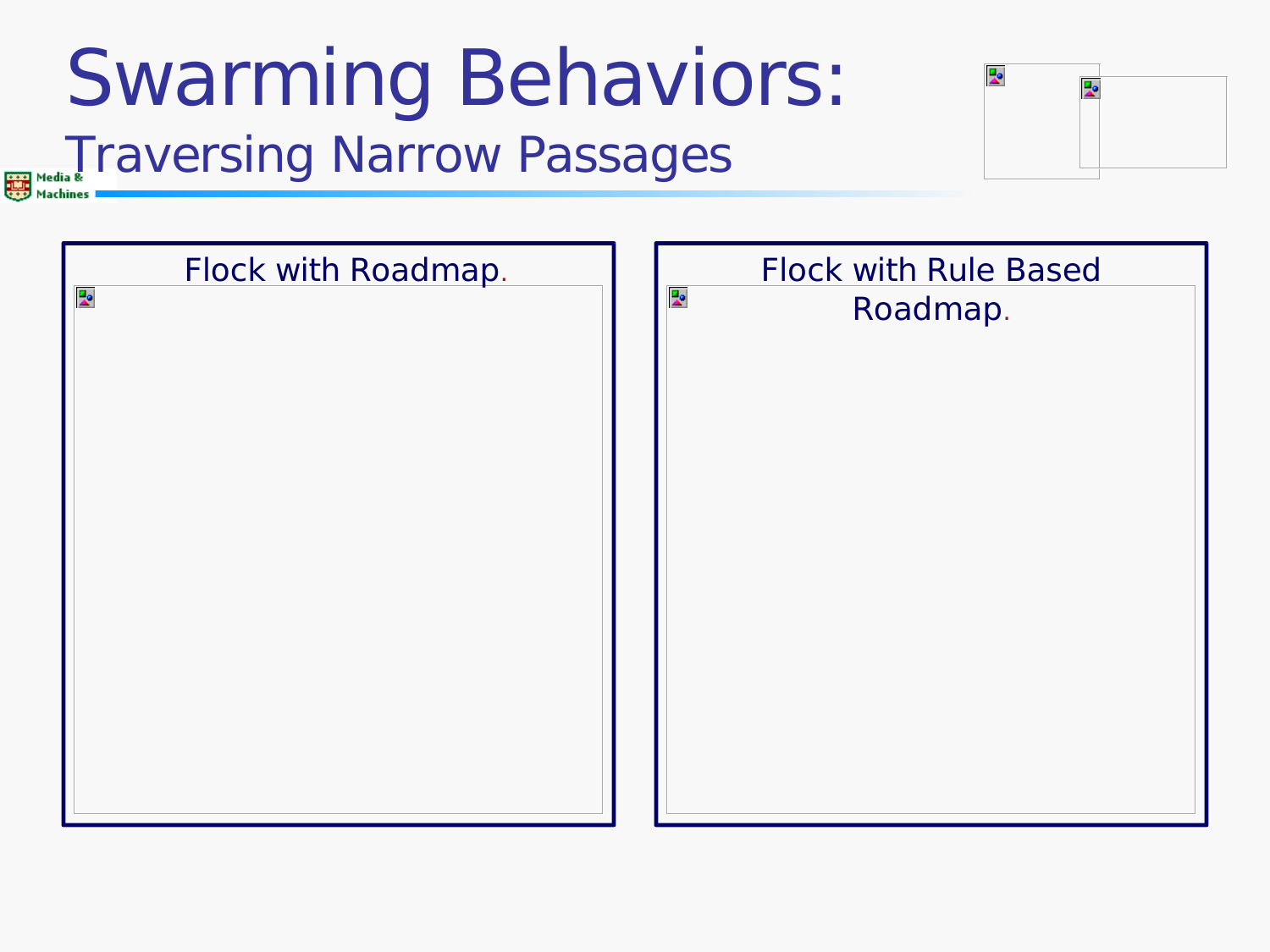## Group Behaviors:

Shepherding [PG'02, ALife'02, WAFR'02, ICRA'04]

### •Sheep (boids)

- have basic flocking behavior
- avoid dog (repulsive force)
- no global knowledge (no roadmap)
- Dog (external agent)
	- controls flock motion
	- uses roadmap



• Local information Update local info • Memory

• Reasoning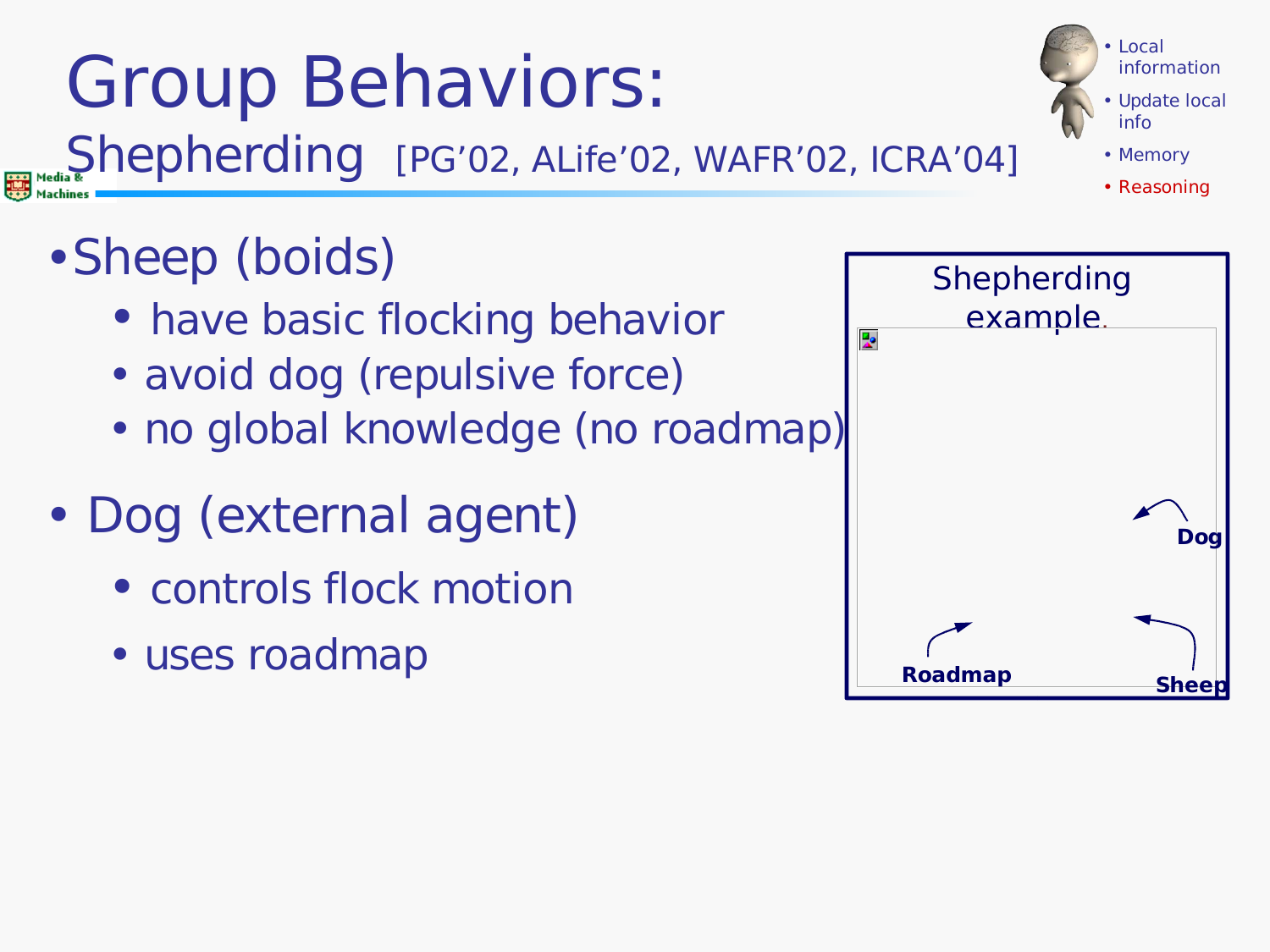### Group Behaviors: Shepherding

- The dog's tasks include
	- Find path in roadmap taking sheep towards goal
	- Steer (some) sheep in useful direction
	- retrieve and regroup separated sheep

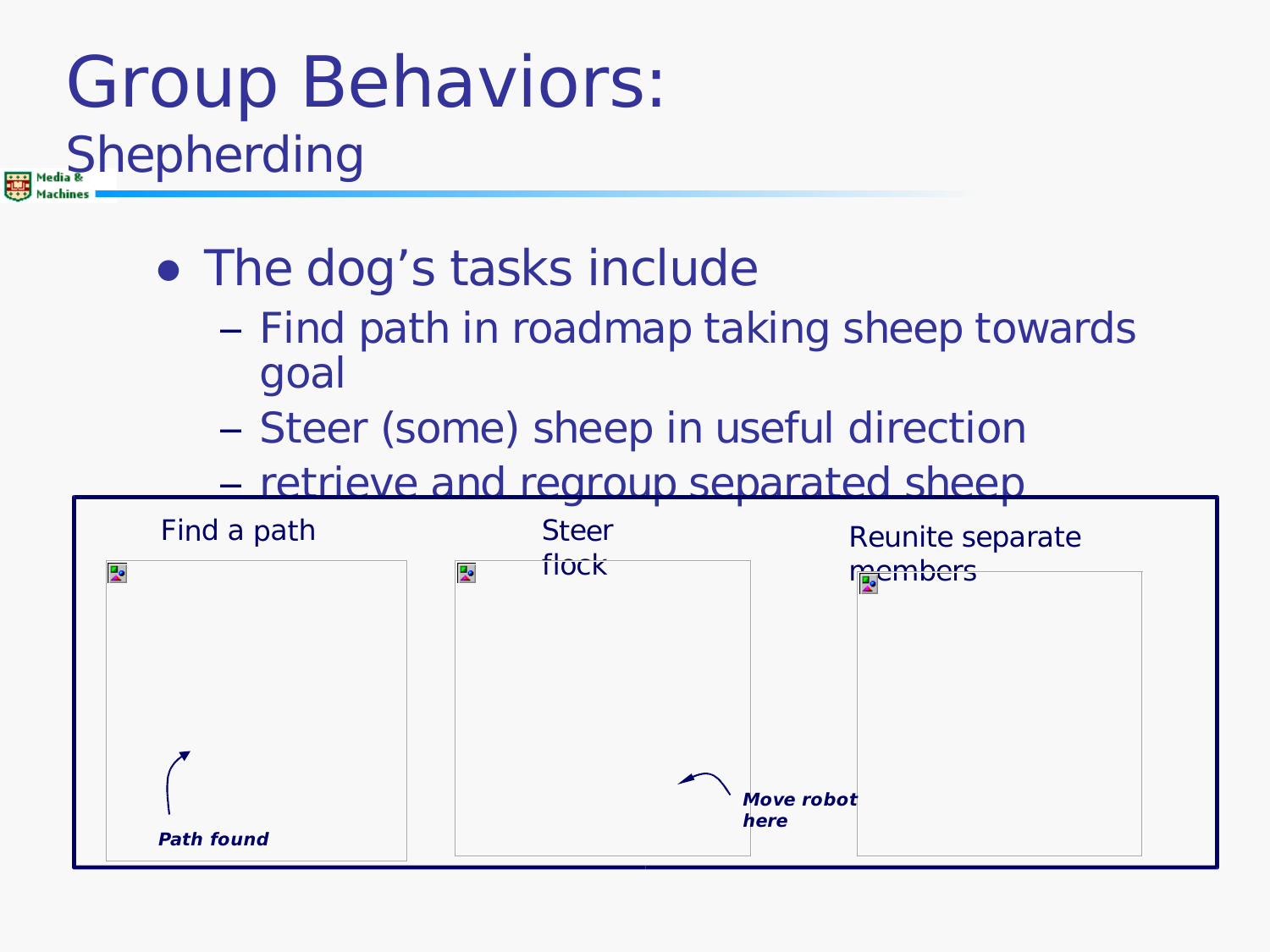### Group Behaviors: Shepherding

| <b>Shepherding Movie.</b> |                      |  |  |  |  |
|---------------------------|----------------------|--|--|--|--|
|                           | $\frac{1}{\Delta^2}$ |  |  |  |  |
|                           |                      |  |  |  |  |
|                           |                      |  |  |  |  |
|                           |                      |  |  |  |  |
|                           |                      |  |  |  |  |
|                           |                      |  |  |  |  |
|                           |                      |  |  |  |  |
|                           |                      |  |  |  |  |
|                           |                      |  |  |  |  |
|                           |                      |  |  |  |  |
|                           |                      |  |  |  |  |
|                           |                      |  |  |  |  |
|                           |                      |  |  |  |  |
|                           |                      |  |  |  |  |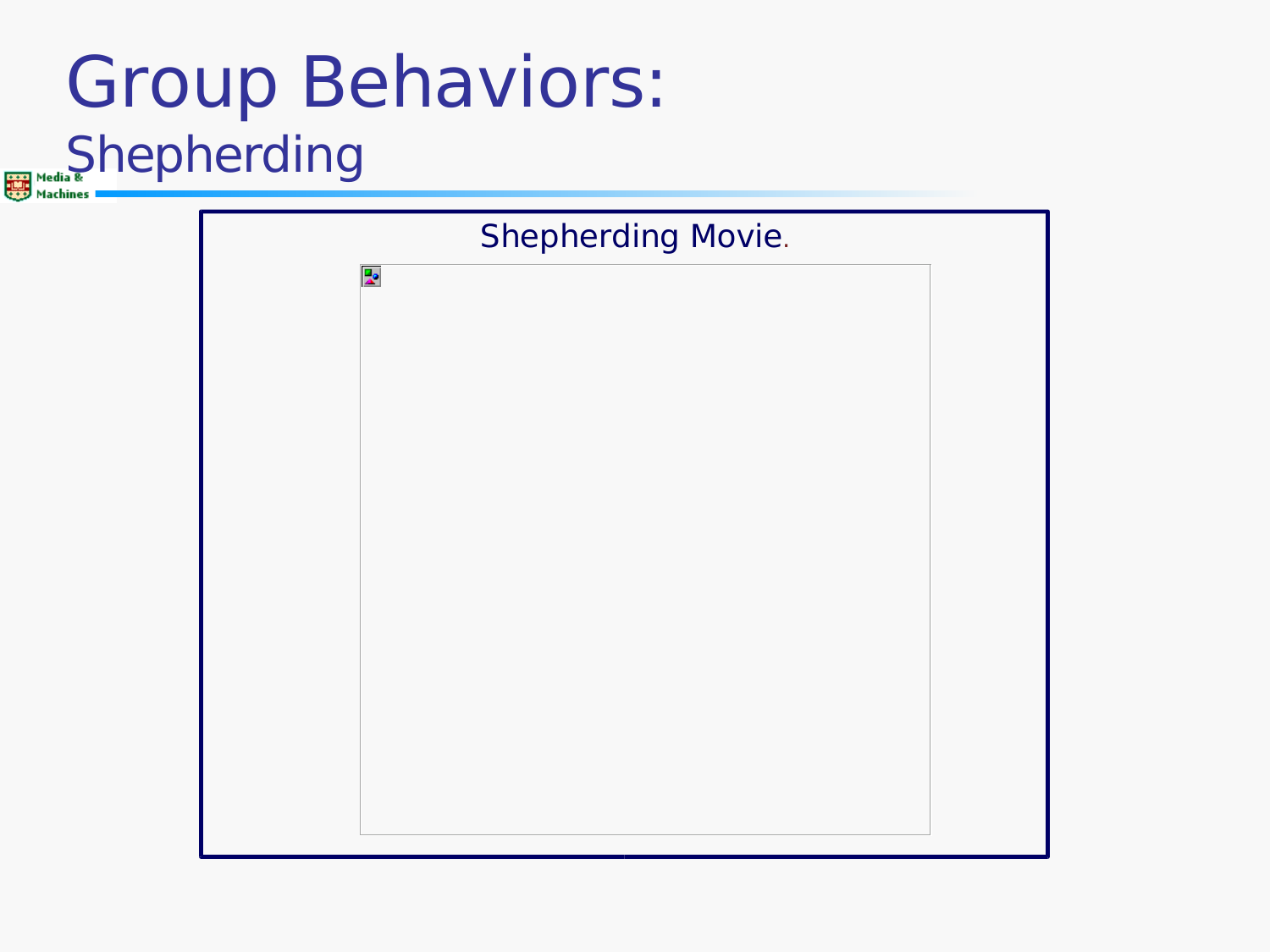## Shepherding Behaviors **Potential Applications**





[Vaughan et al '00]



Neuron Migration [Ward et al '03]



- Mine sweeping
- Surveillance
- Tour guide
- Vacuuming
- Mowing



- 뗿
- Bird Strike: Every year, over 1 billion dollars is wasted and lives are endangered worldwide when birds and other wildlife collide with aircraft.

#### http://www.birdstrike.org/

• Keep swimmers or children away from dangerous areas.

### collecting





- Oil spill: Nearly 14,000 spills are reported each year in U.S., accounting for about 100 million gallons of oil. www.cleanupoil.com
- Lions hunt, dogs gather a herd of cattle.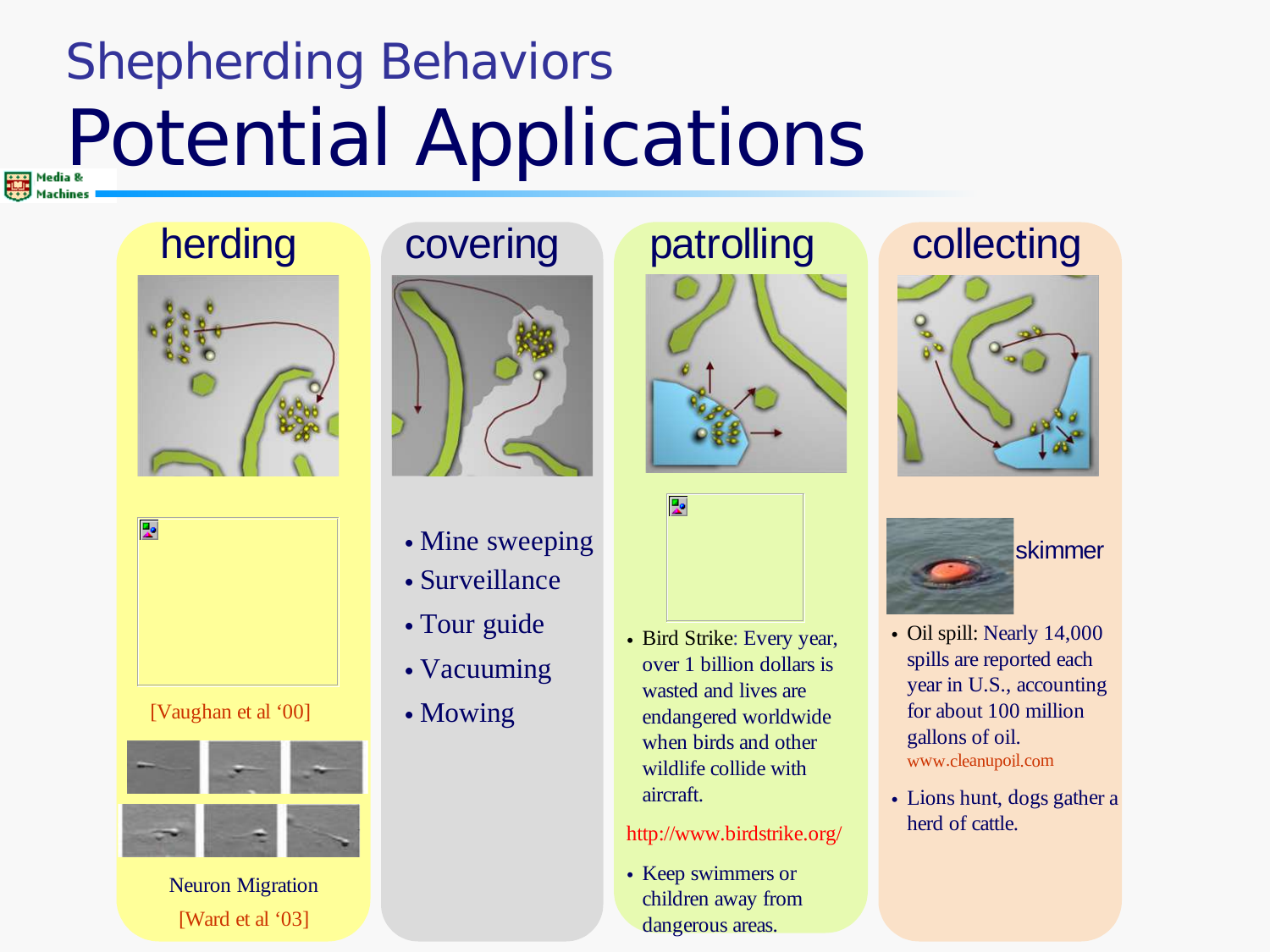# Shepherd's Locomotion

- **Shepherd's locomotion: how the shepherd will move in order to control the flock**
- **Two sub-problems**
	- 1. Approaching the flock 2. Steering the flock



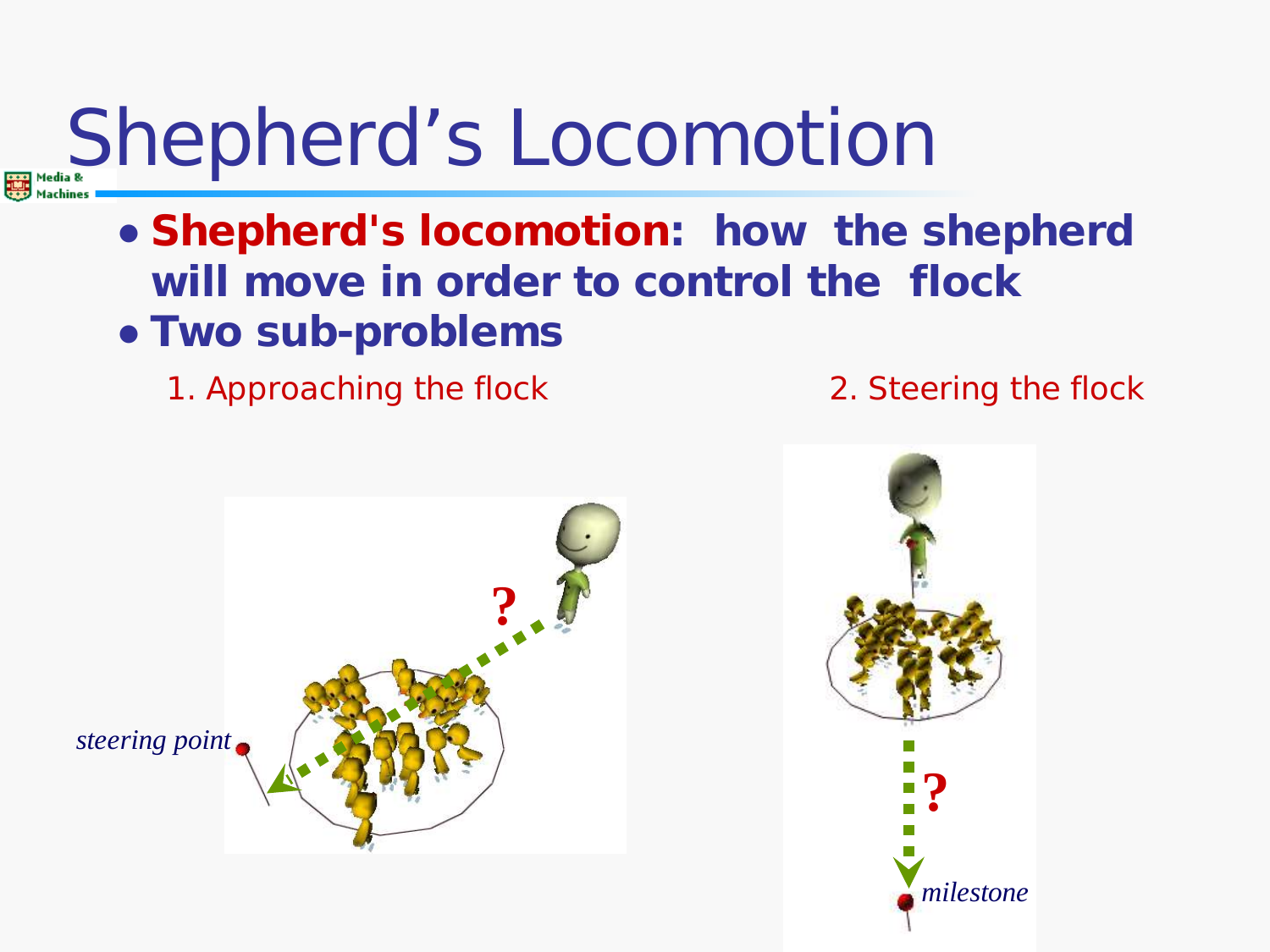### Locomotion

# Approaching the Flock



### ● **Three approaching methods**

- 1. Approaching using a straight line [Vaughan et al.'00, Bayazit, Lien, Amato'021
- 2. Approaching using a safe zone
- 3. Approaching using a local (dynamic) roadmap a local roadmap

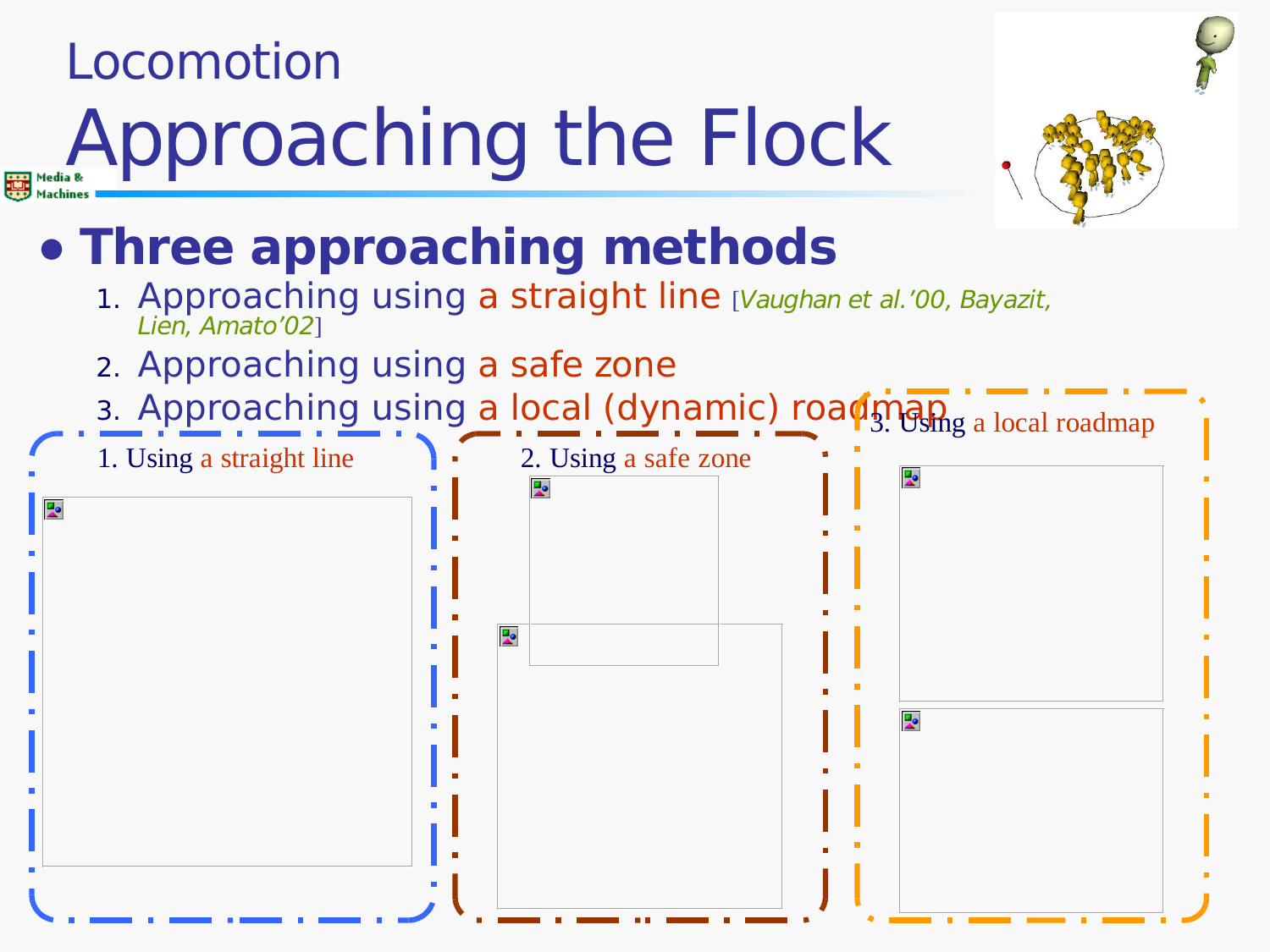

Exact safe zone Convex hull safe zone Circular safe zone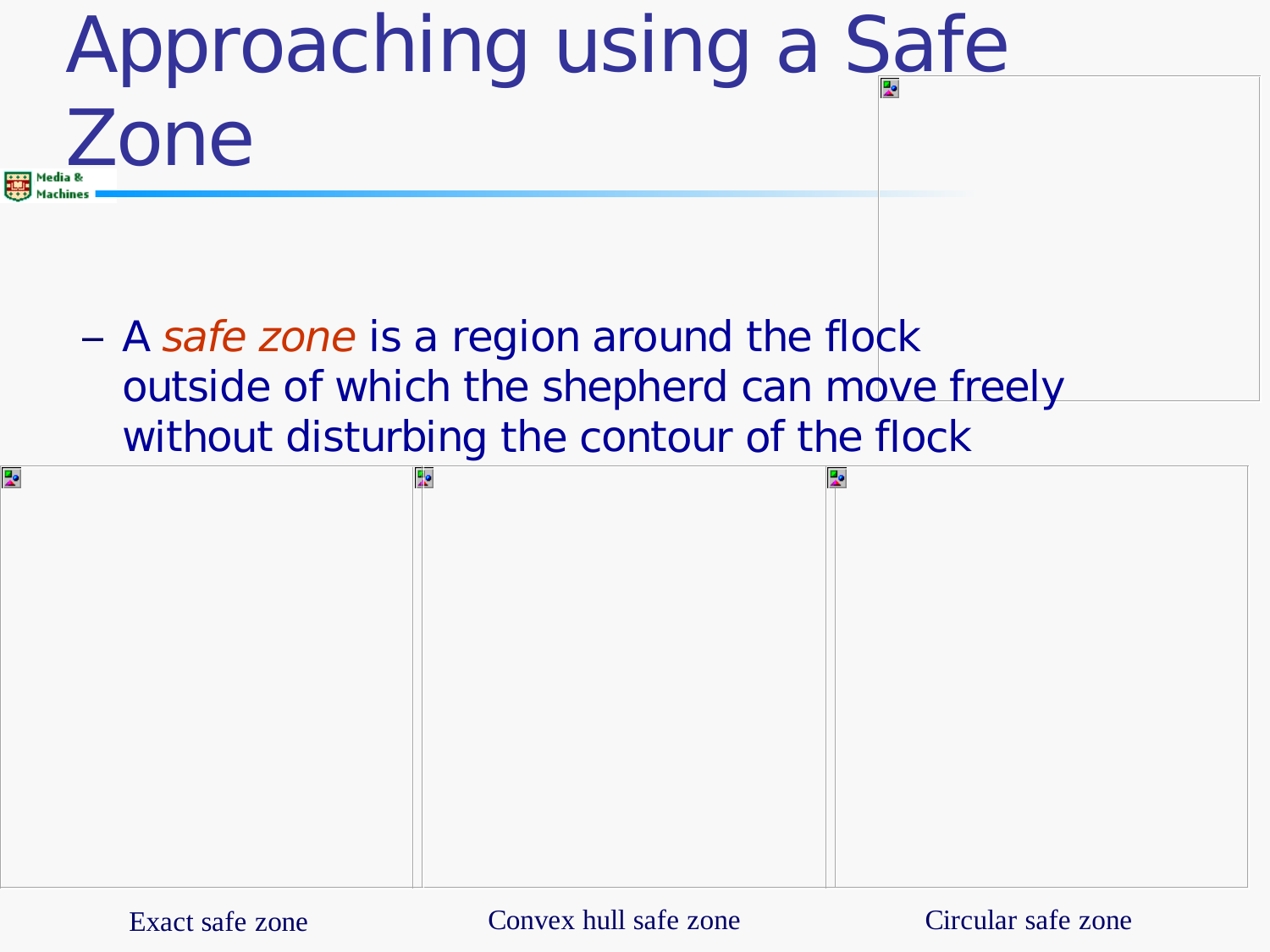## Approaching using a Dynamic Roadmap



### ● **Constructed during the simulation**

- To reflect the dynamic states of the flock
- Nodes are created near the flock when the shepherd is approaching
	- Nodes are distributed as  $P = 1 |P_{gauss}|$
- Each node store its visible flock members,  $N_f$ 
	- $\bullet\,$  A node will be *removed* if  $|N_{_f}|=0$

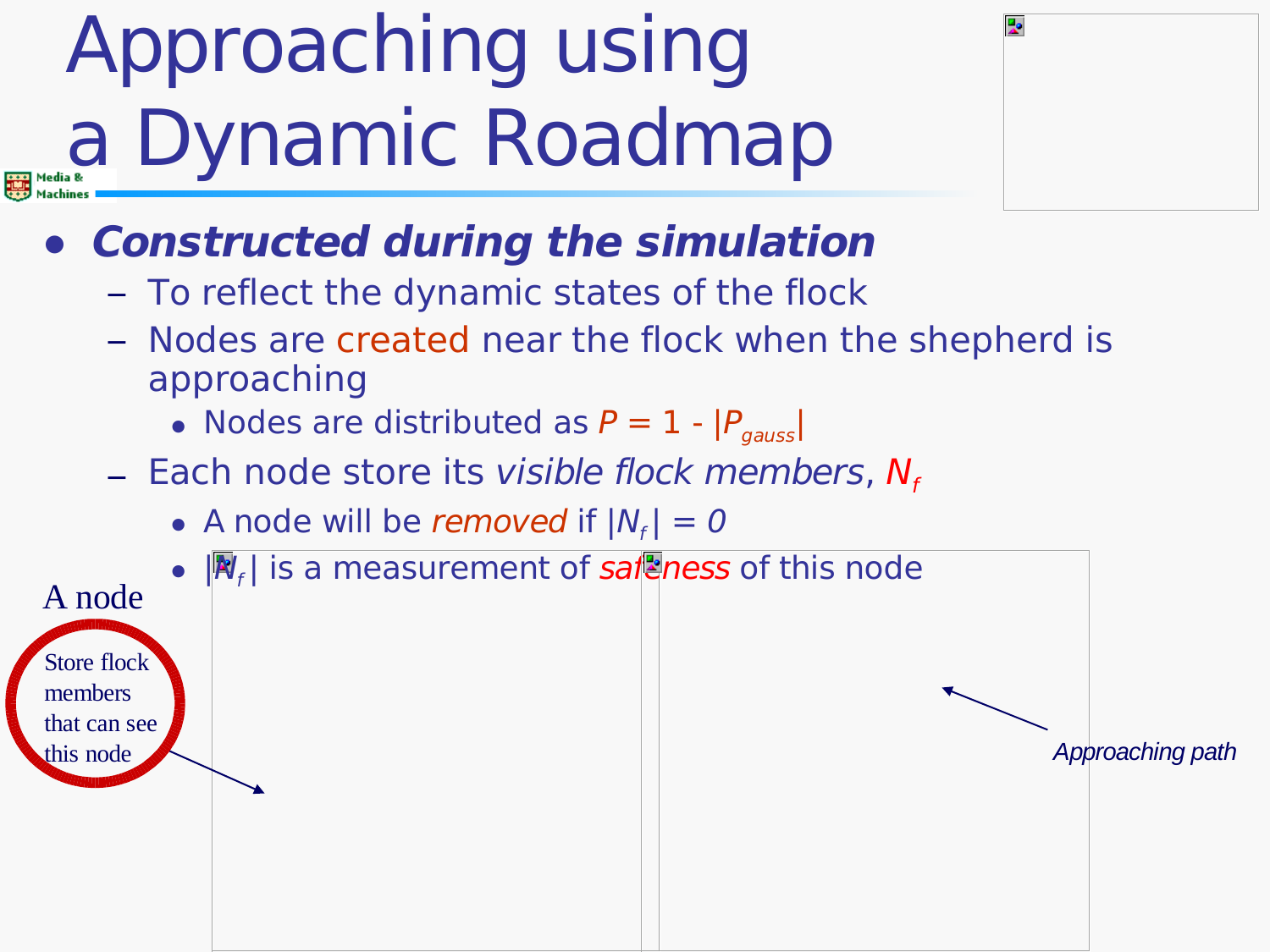### Locomotion Steering the Flock

### ● **Forward steering**

- Steering straight behind the flock [*Schultz et al.'94*, Vaughan et al.'00, Bayazit, Lien, Amato'02]
- Steering side-to-side behind the flock

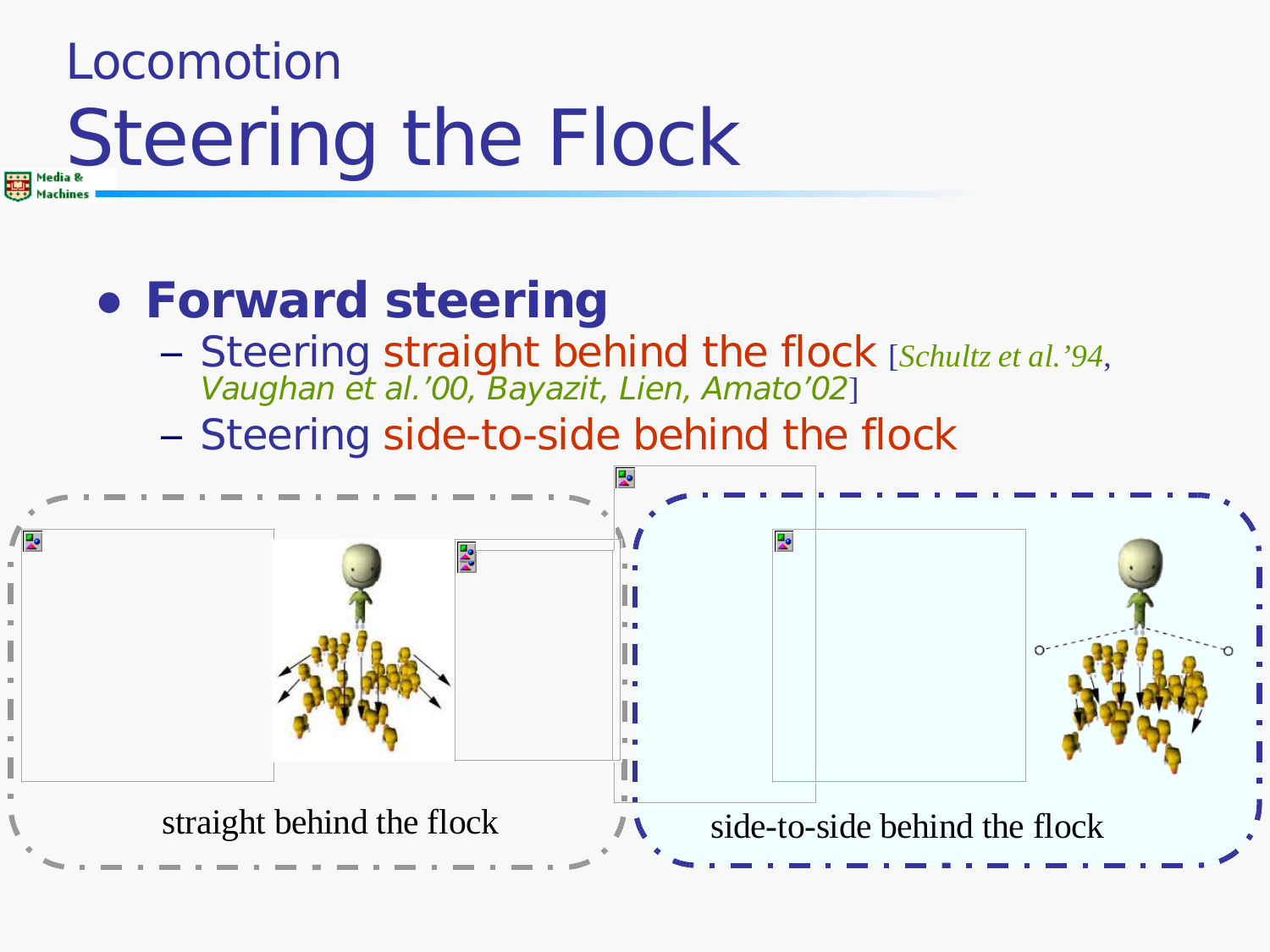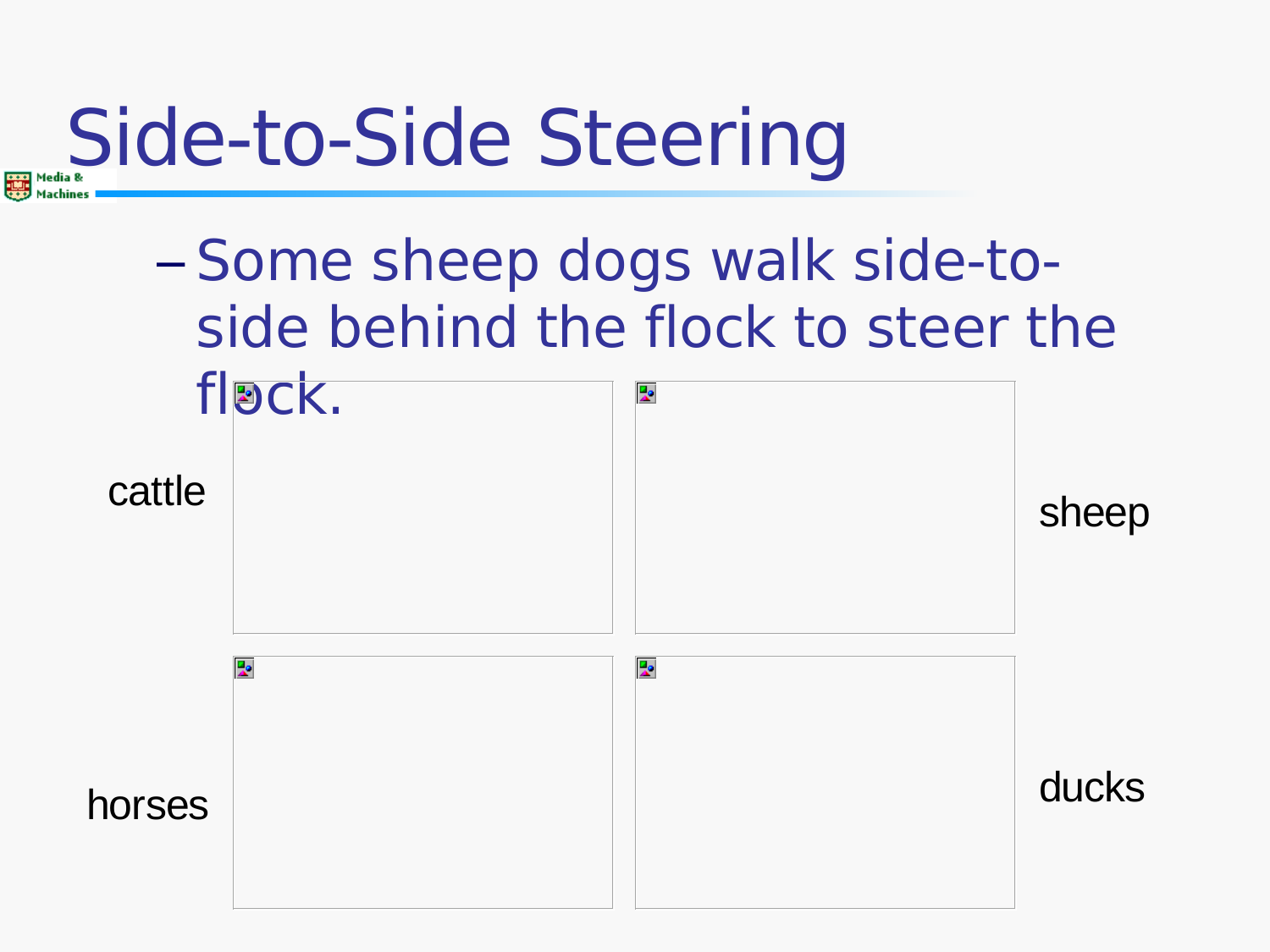## Turn steering

### ● **Stop-turn steering**

– Stop the flock and then change the flock's heading dir

### ● **Pre-turn steering**

– Turn the flock before the turn takes place

Ą.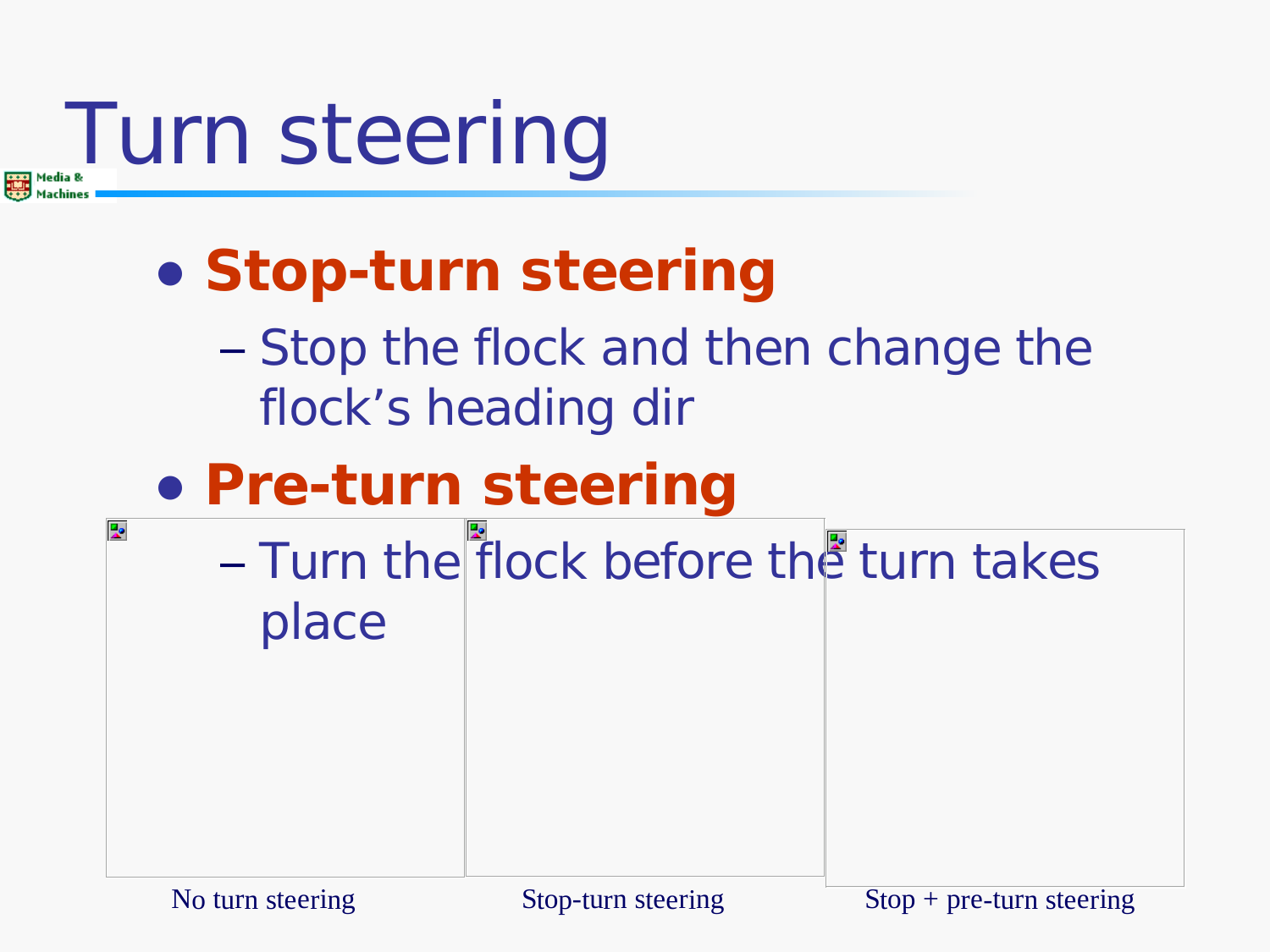## Simulating Shepherding Behaviors

These shepherd locomotions are used as a *common* base to simulate following behaviors

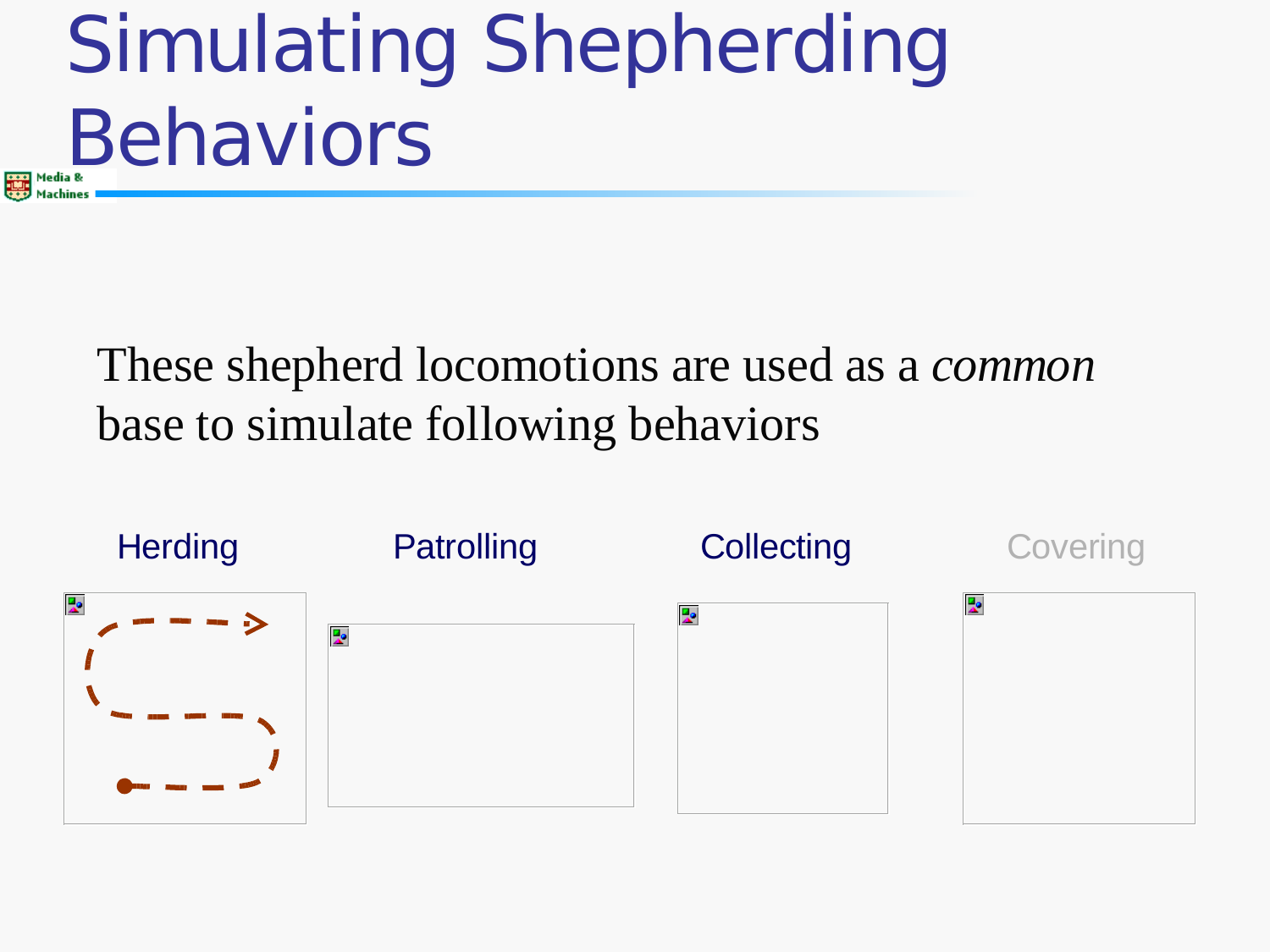# Shepherd Herding

*The speed of these videos is 10*× *faster than the speed of*

| $\mathbf{A}^{\bullet}$ | simulation | Р <mark>е</mark> |
|------------------------|------------|------------------|
|                        |            |                  |
|                        |            |                  |
|                        |            |                  |
|                        |            |                  |
|                        |            |                  |
|                        |            |                  |
|                        |            |                  |
|                        |            |                  |
|                        |            |                  |
|                        |            |                  |
|                        |            |                  |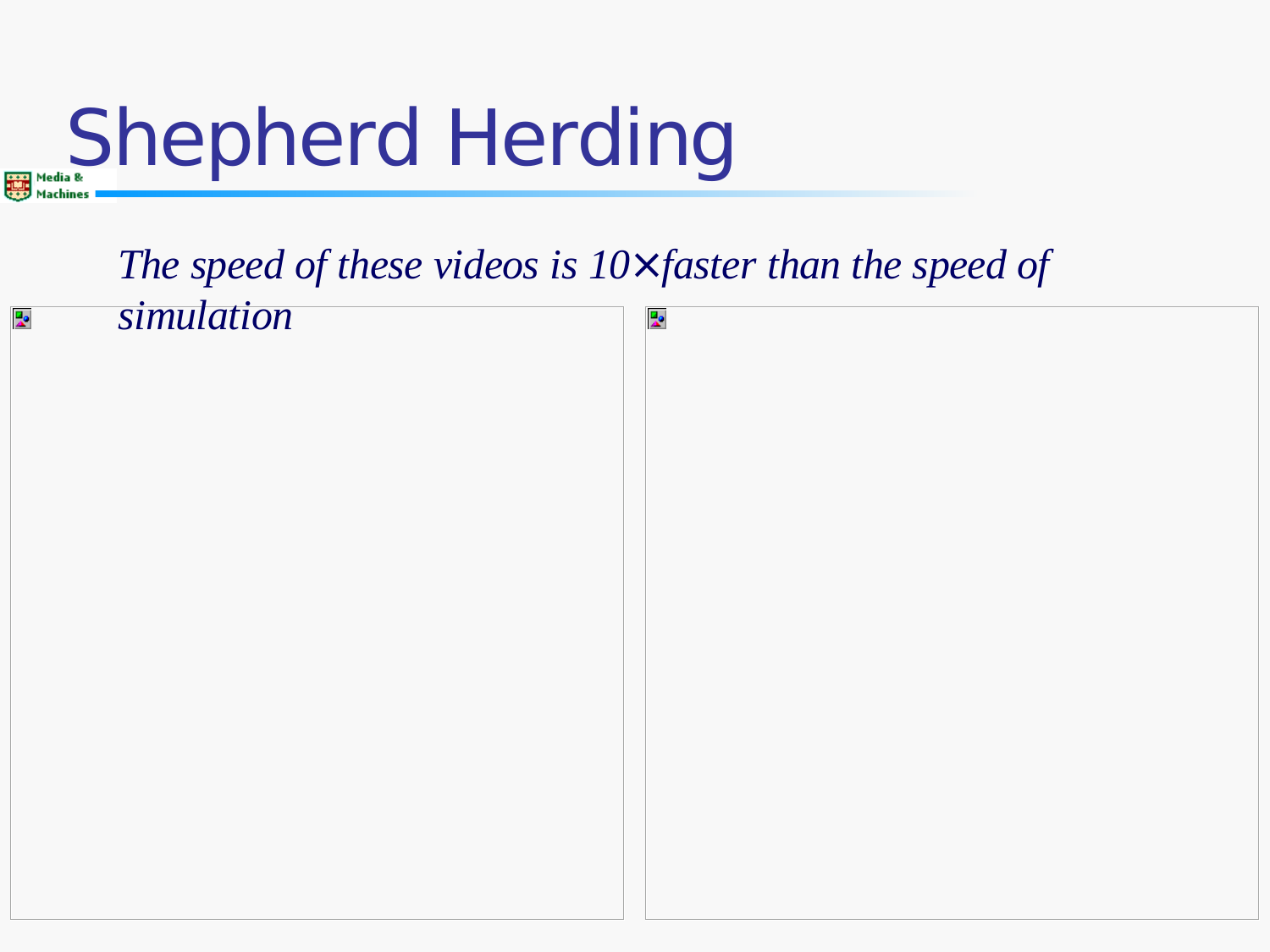# Shepherd Herding

뜻

|                                                                                        |                                                                                                         |                                                                                                                | <b>Steering</b>                                                        |
|----------------------------------------------------------------------------------------|---------------------------------------------------------------------------------------------------------|----------------------------------------------------------------------------------------------------------------|------------------------------------------------------------------------|
|                                                                                        | Approaching                                                                                             | <b>Forward Steering</b>                                                                                        | Turn-steering                                                          |
| LL<br><b>SL</b><br><b>SS</b><br><b>SSS</b><br><b>SSSP</b><br><b>DSS</b><br><b>DSSP</b> | Straight-line<br>Safe-zone<br>Safe-zone<br>Safe-zone<br>Safe-zone<br>Dynamic-roadmap<br>Dynamic-roadmap | Straight-line<br>Straight-line<br>Side-to-side<br>Side-to-side<br>Side-to-side<br>Side-to-side<br>Side-to-side | Stop-turn<br>Stop-turn & Pre-turn<br>Stop-turn<br>Stop-turn & Pre-turn |

• Safe-zone and Dynamic-Roadmap approaching is better than Straight-line approaching

Ę.

- Side-to-Side steering with stop-turn and pre-turn steering is the best way to steer
- Shepherd with better locomotion travels less (less time spent on corrections and reuniting)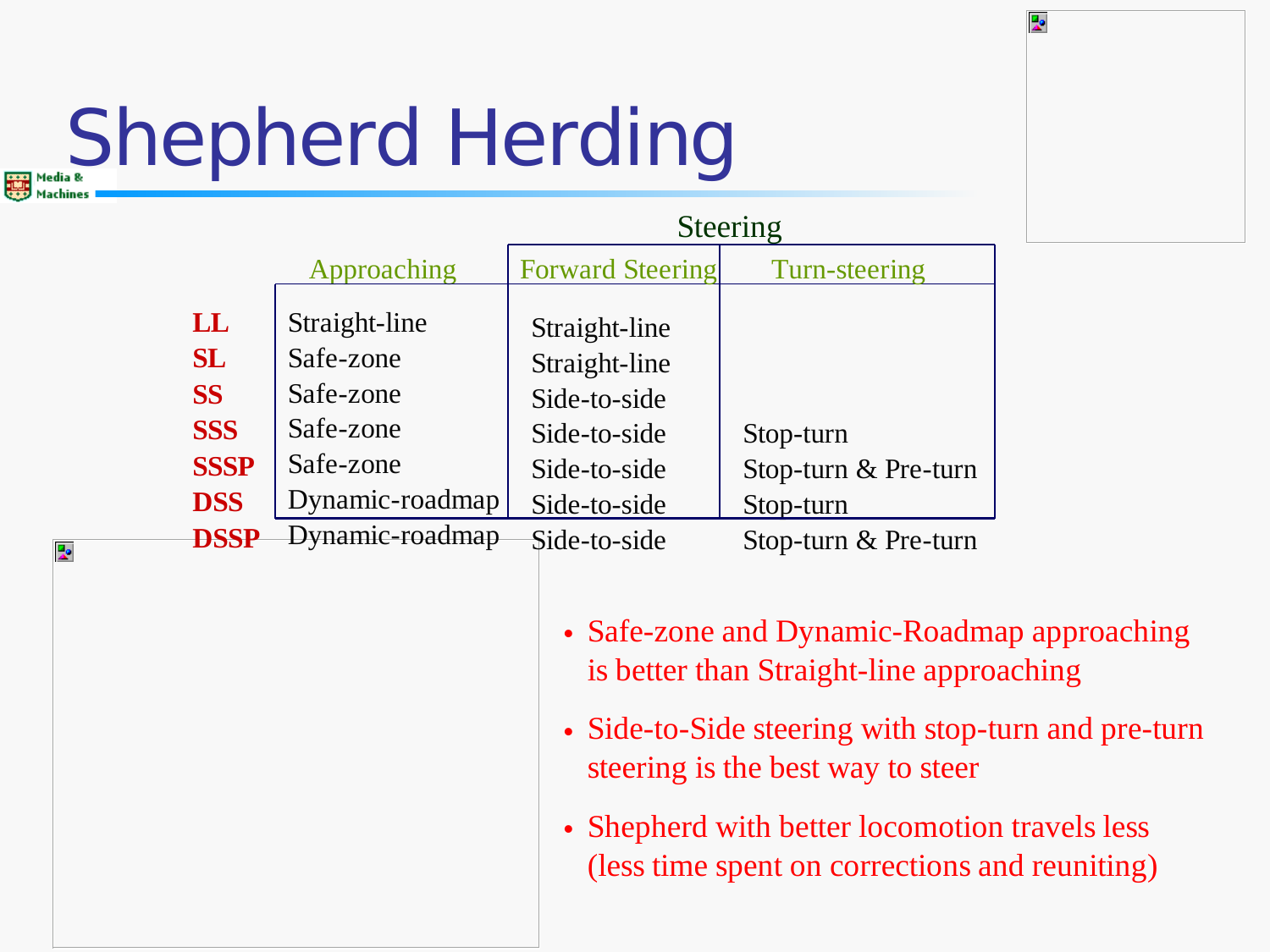# Shepherd Herding



零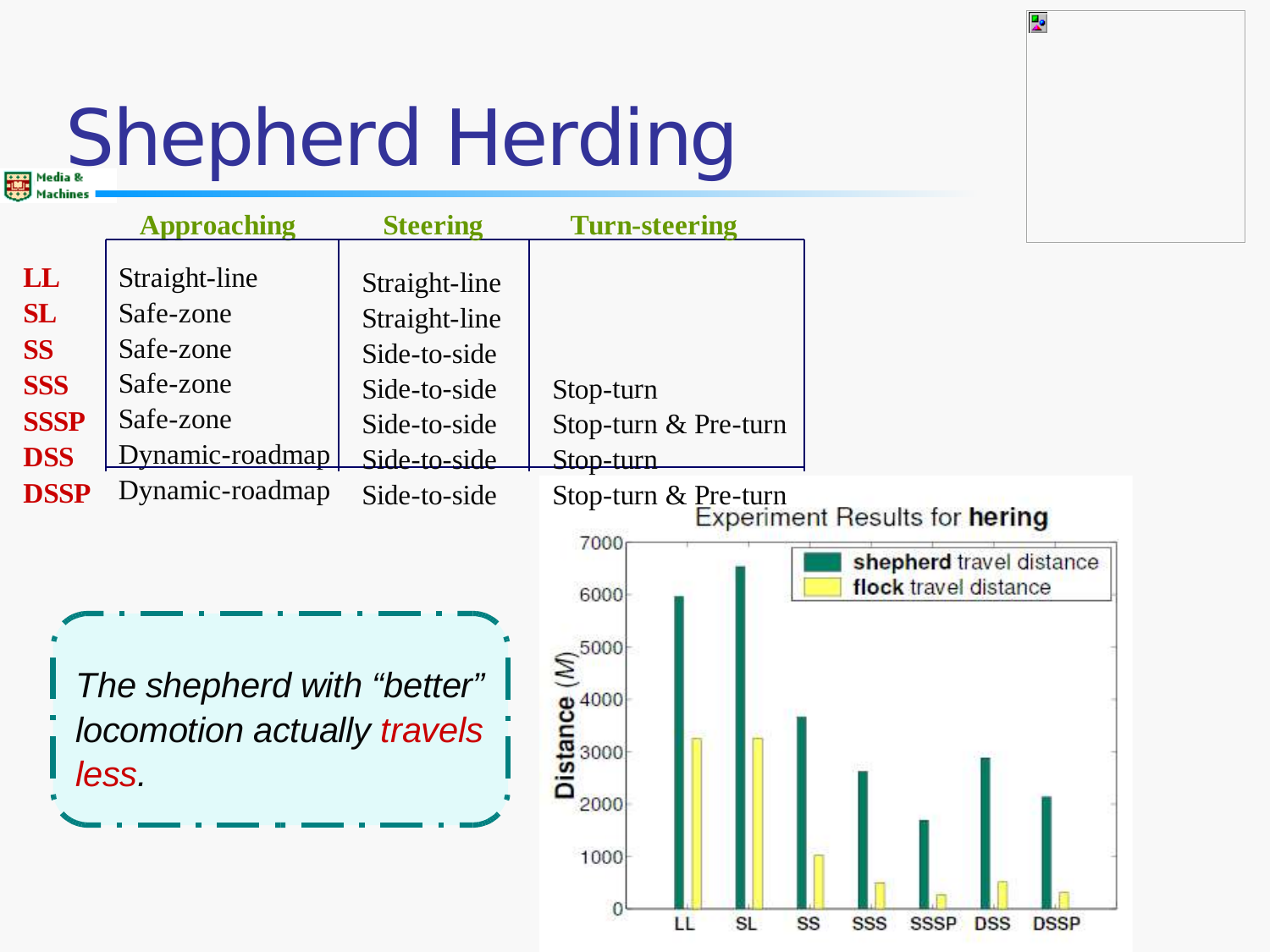# Shepherd Covering

*Benefit of using our new locomotion*

1000

1200

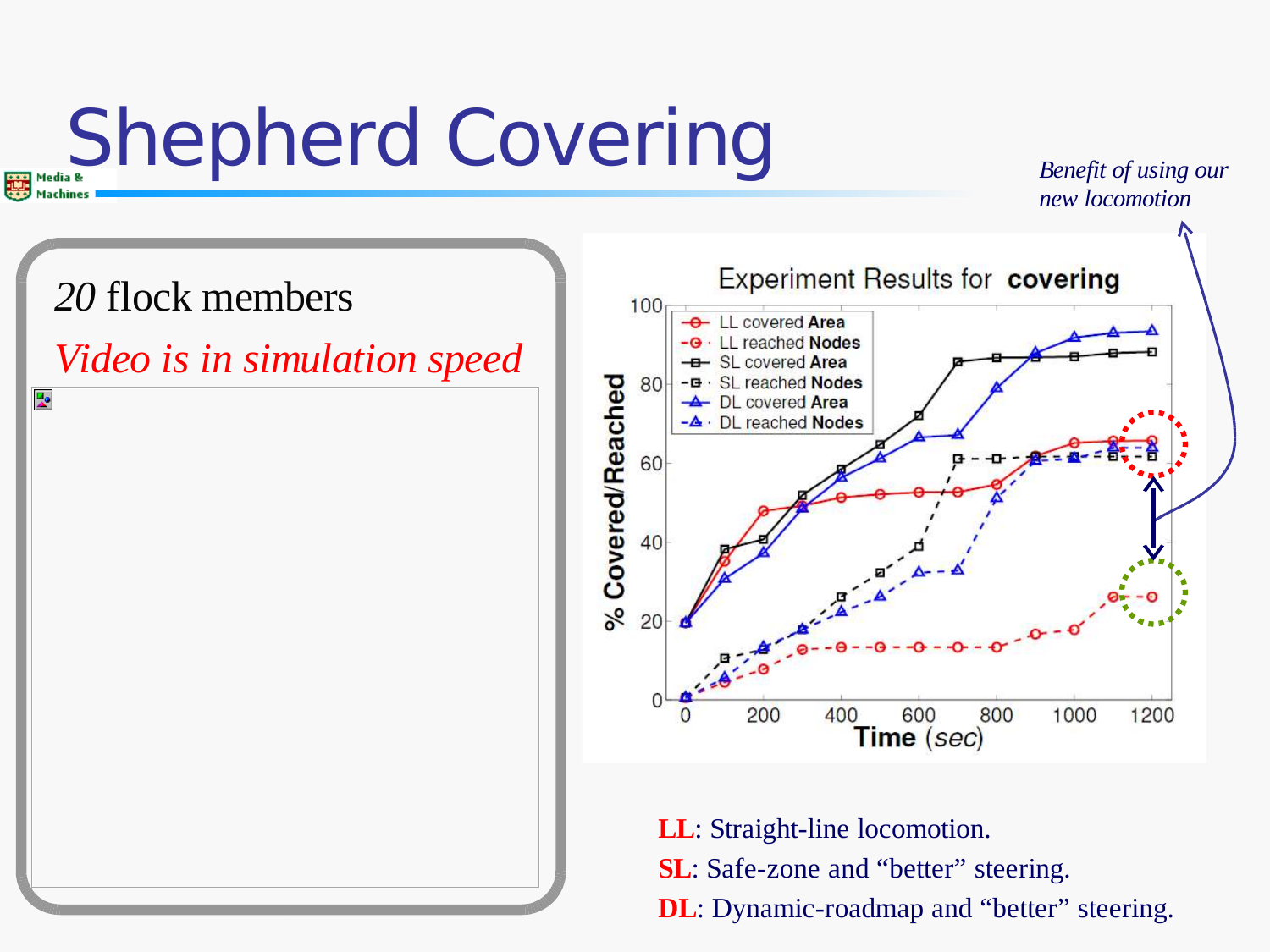#### Shepherd Patrolling **LL**: Straight-line locomotion. **SL**: Safe-zone and "better" steering. **DL**: Dynamic-roadmap and "better" steering.



- For small flocks, straight-line approaching/steering performs best
- For larger flocks, more intelligent techniques are needed
- The performance degrades as the flock size increases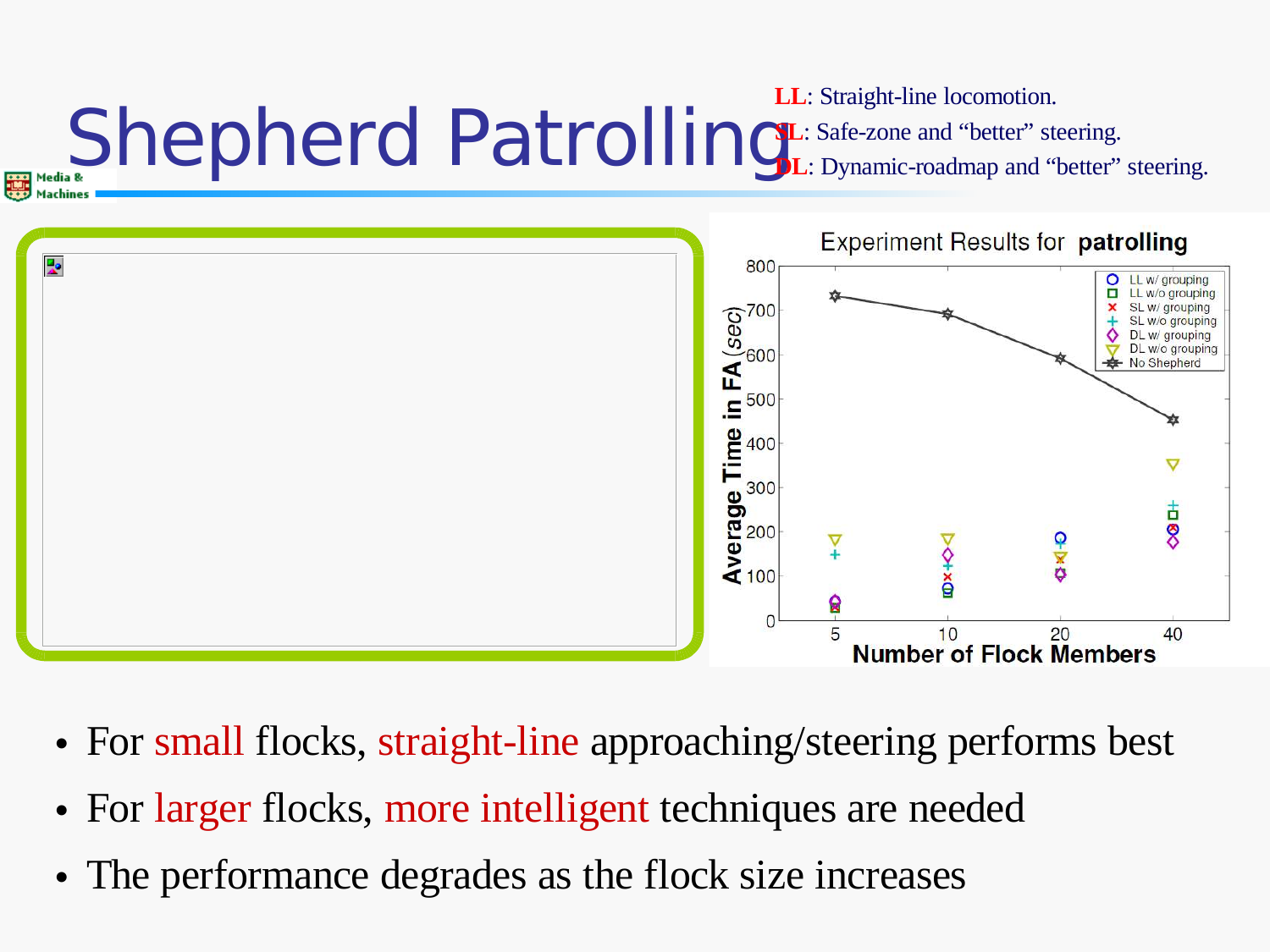# Shepherd Collecting



**LL**: Straight-line locomotion

**SL**: Safe-zone and "better" steering

**DL**: Dynamic-roadmap and "better" steering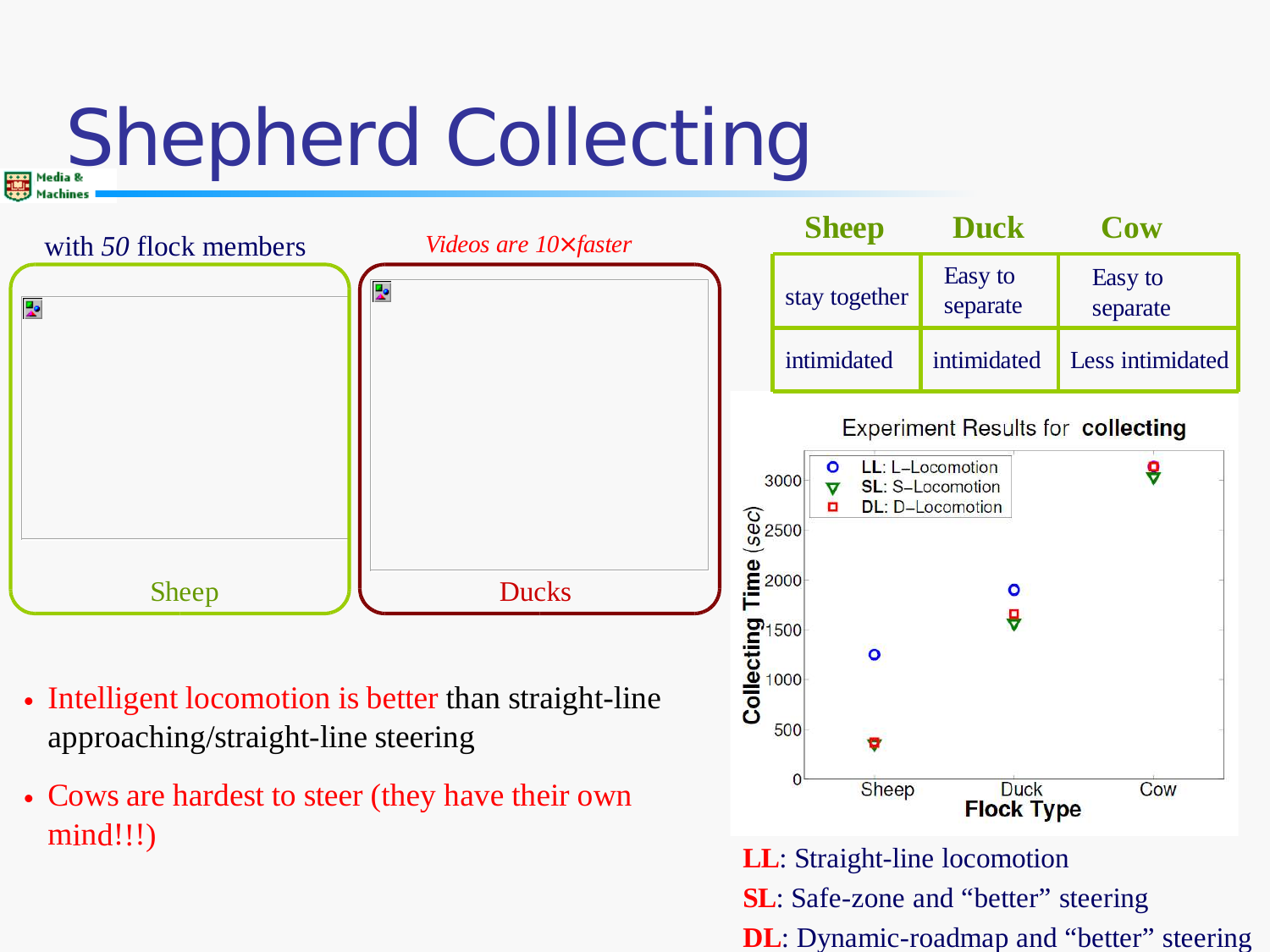# Shepherd Covering

Ŗ.

#### 20 Flock members

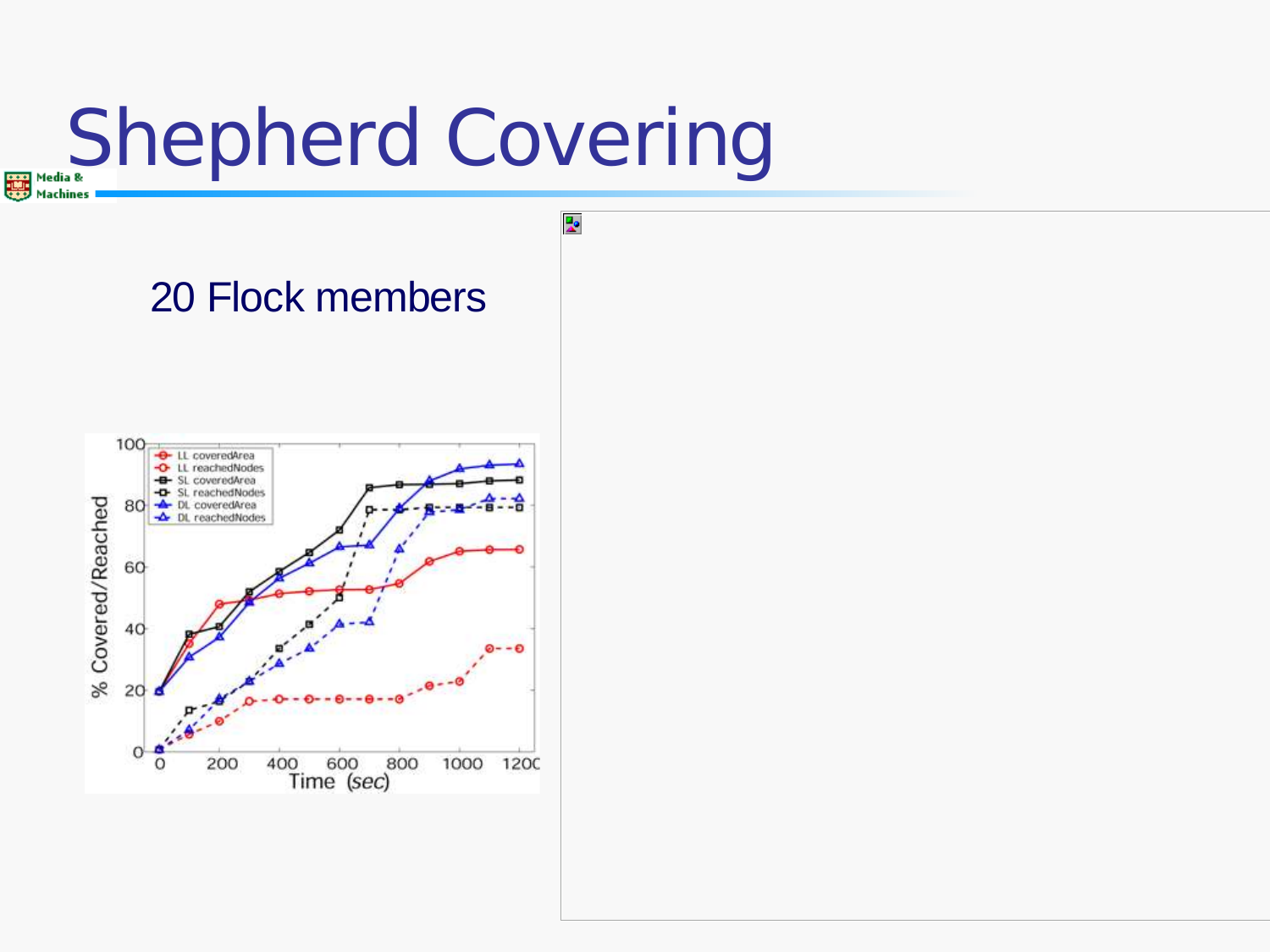**Conclusion** 

- Basic flocking systems are good at simulating simple Swarming Behaviors
- More sophisticated behaviors can be generated using global information provided in a roadmap
- Dynamic roadmaps support implicit communication among agents
- Rule-based roadmaps enable region specific customization



| $\overline{\mathbf{z}}$ |  |  |  |
|-------------------------|--|--|--|
|                         |  |  |  |
|                         |  |  |  |
|                         |  |  |  |
|                         |  |  |  |
|                         |  |  |  |

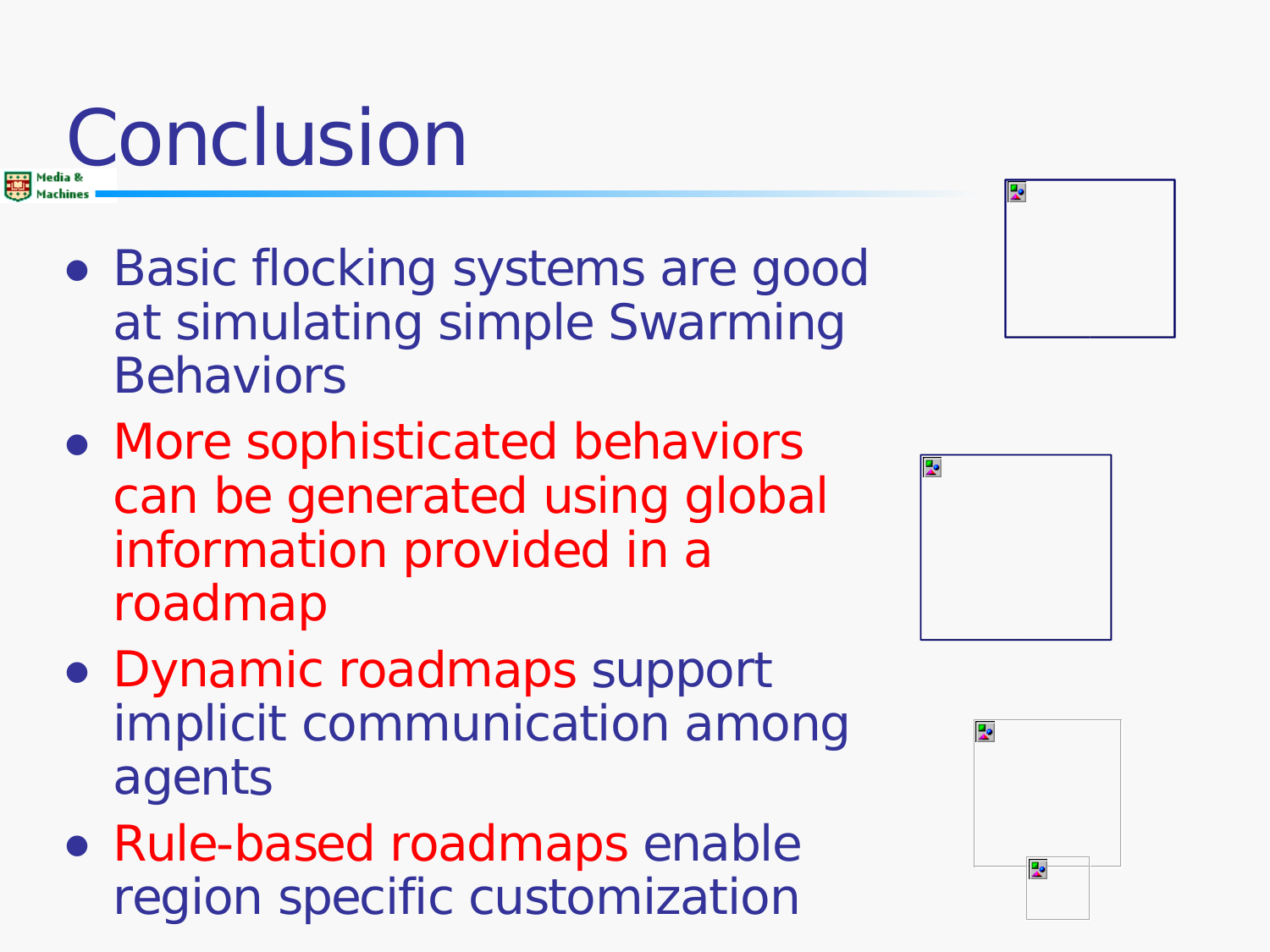



#### Crowd Animation Unknown Environments



#### Multiple Shepherds